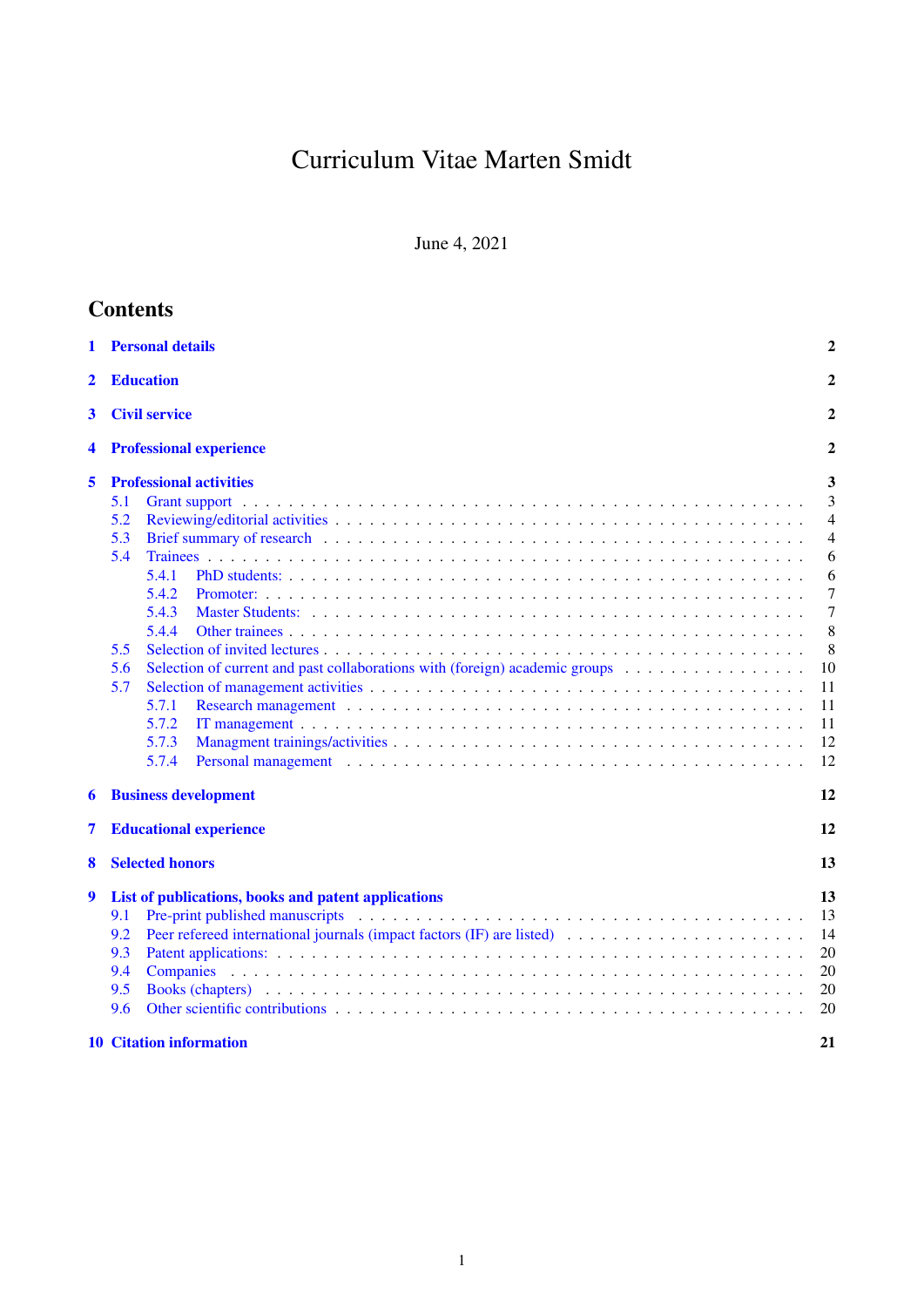# <span id="page-1-0"></span>1 Personal details

Name Marten Piet Smidt, PhD

Birth-date March 18, 1965

Affiliation University of Amsterdam, Swammerdam Institute for Life Sciences P.O. Box 94215 | 1090 GE Amsterdam Sciencepark 904 | Room C4.102 |1098 XH Amsterdam

Telephone: +31 20 525 6479

Fax: +31 20 525 7934

Email: m.p.smidt@uva.nl

Website: http://www.martensmidtlab.eu; www.macrobianbiotech.com

# <span id="page-1-1"></span>2 Education

- Higher Laboratory Education: September 1981-August, 1984, Main subject : Medical Microbiology
- Biology, University of Groningen: September 1986- March 1991, Main Subject :Biochemistry/Microbial-Physiology
- Doctorate at University of Groningen: June 1991- May 1996, Title of thesis :Two DNA-binding proteins recognizing the apo-VLDL-II gene cis-regulatory element D.
- BKO (2012) degree for education
- SKO (2016) degree for advanced education skills

# <span id="page-1-2"></span>3 Civil service

• 1984-1986: Staff member in the division hospital in the Seedorf Facility, Germany

# <span id="page-1-3"></span>4 Professional experience

- 1986: Technician at the special blood bank facility as part of "Eurotransplant", Academic Hospital Groningen, The Netherlands
- 1991-1995: PhD in the group of Dr. Geert AB: Analysis of the involvement of liver specific or enriched transcription factors on the liver specific and estradiol inducible apoVLDL II gene, University of Groningen, The Netherlands.
- 1995-1999: Postdoc at the Rudolf Magnus Institute for Neuroscience in the lab of Prof Dr. J.P.H. Burbach: Study of brain development in relation to mental disorders and cloning of specific transcription factors which are involved in that process, University of Utrecht, The Netherlands.
- 2000- 2006: Assistant professor at the Department of Neuroscience and Pharmacology, Rudolf Magnus Institute of Neuroscience, University Medical Center, Utrecht, The Netherlands.
- 2001-2011: Team leader of the midbrain dopaminergic system research team at the Department of Neuroscience and Pharmacology, Rudolf Magnus Institute of Neuroscience, University Medical Center, Utrecht, The Netherlands.
- 2002-2011: Coordinator Section Developmental Neuroscience of the Rudolf Magnus Institute of Neuroscience, University Medical Center, Utrecht, The Netherlands
- 2006-2009: Associate professor in the department Neuroscience and Pharmacology, University Medical Center, Utrecht, The Netherlands.
- 2008-2011: Head of the research platform Neurodevelopment, department Neuroscience and Pharmacology, University Medical Center, Utrecht, The Netherlands.
- 2009-2011; Full Professor, chair: Developmental Neurobiology, department Neuroscience and Pharmacology, University Medical Center, Utrecht, The Netherlands.
- 2011-present: Full Professor, Molecular Neuroscience, Center for Neuroscience, Swammerdam Institute for Life Sciences, University of Amsterdam, Amsterdam, The Netherlands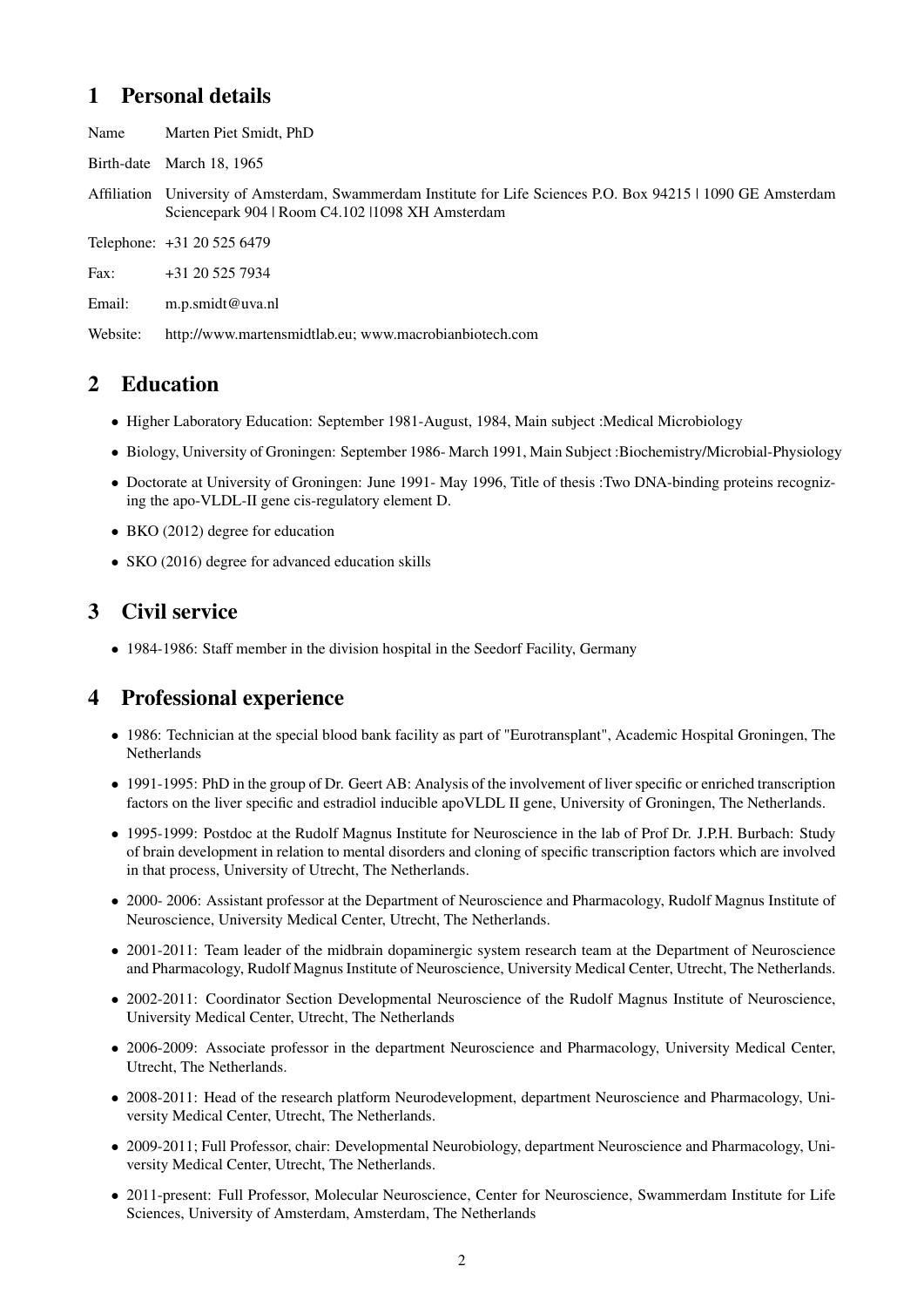- 2015-2021: Director of the Swammerdam Institute for Life Sciences (SILS), University of Amsterdam, Amsterdam, The Netherlands.
- 2017-present: Founder/CEO of a drug development company: Macrobian Biotech BV with co-founder dr. L.P. van der Heide, Amsterdam, The Netherlands.

# <span id="page-2-0"></span>5 Professional activities

#### <span id="page-2-1"></span>5.1 Grant support

- 1. 1998-2001: National Parkinson Foundation Research Grant: Involvement of the homeobox gene Pitx3 in development and maintenance of mesDA neurons. (PI)
- 2. 1999-2001: NWO-MW Fellowship: The role of the novel homeodomain Pitx3 in molecular cascades of development and maintenance of the mesencephalic dopaminergic system. (PI)
- 3. 1999-2002: Korczak Foundation Fellowship: Molecular processes in brain development, Postdoc 3 years. (PI) (With co-PI JPH burbach)
- 4. 2000-2004: Korczak Foundation Project: Molecular processes in brain development, PhD 4 years, (PI) (With co-PI JPH burbach)
- 5. 1999-2001: Industrial project with Solvay Pharmaceuticals: Pitx3 function and development of model systems with disturbed mesencephalic dopamine systems . Postdoc (PI) (With co-PI JPH burbach)
- 6. 2000-2002: NWO-MW grant: Genetic and epigenetic control of mesencephalic dopamine system development, Framework of scientific cooperation between The Netherlands and the Russian Federation. (PI with co-PI WH Gispen )
- 7. 2003-2007: NWO-ALW grant: The Pitx3 homeobox gene cascade and dysfunction of the midbrain dopamine system. (PI) (with co-PI JPH burbach)
- 8. 2004-2009: Hypotential program of the University of Utrecht: BAMI: Brain Analysis through Molecular Imaging (PI) (With co-PI Freek Beekman)
- 9. 2004: Brain Foundation in The Netherlands (Hersenstichting Nederland) research grant. (PI)
- 10. 2006-2010: NWO-ALW research grant: Identification of Pitx3 regulated genes in midbrain dopamine neurons (PI)
- 11. 2007-2011: TI-Farma initiative, The Netherlands: 2 PhD and 1 PD position (PI with co PI J Pasterkamp and JPH Burbach))
- 12. 2007: Brain Foundation in The Netherlands (Hersenstichting Nederland) research grant. (PI)
- 13. 2009-2012: FP7 EU-grant proposal/project, medium sized EU-research project (coordinator and PI)
- 14. 2009-2014: NWO-ALW VICI grant (PI)
- 15. 2009-2013: NWO-ALW program grant (PI)
- 16. 1009: ZonMw (NWO) ZonMw-networkgrant (for FP-7 meeting).
- 17. 2012-2013: 4\* publication grants (NWO) open acces publications.
- 18. MRA-cluster grant "Impact" 2013-2015. (co-PI with "Innoser" (company)).
- 19. 2015-2017: Host to the Marie Curie fellowship of Dr. F. Jacobs (2015-2017).
- 20. 2016-2020: Research grant from the dutch Parkinson Foundation (PI: Dr. J.P. van de Heide).
- 21. 2017: Research grant from the "Dorpmans-Wigmans Stichting" (with co-PI Lars vd Heide, 58kEuro equipment).
- 22. 2017: Proof of concept grant (PI; 100kEuro)
- 23. 2017: Valorisation grant from FNWI-UvA for the spin-off company Macrobian-Biotech (PI, founder; 230 kEuro).
- 24. 2017: Matching funds from UvA holding for the spin-off company Macrobian-Biotech (PI, founder; 500 kEuro).
- 25. 2017: NWO-TTW, Take off Phase 1, Towards the identification of a novel compound to treat Parkinson's disease (PI, 40 kEuro).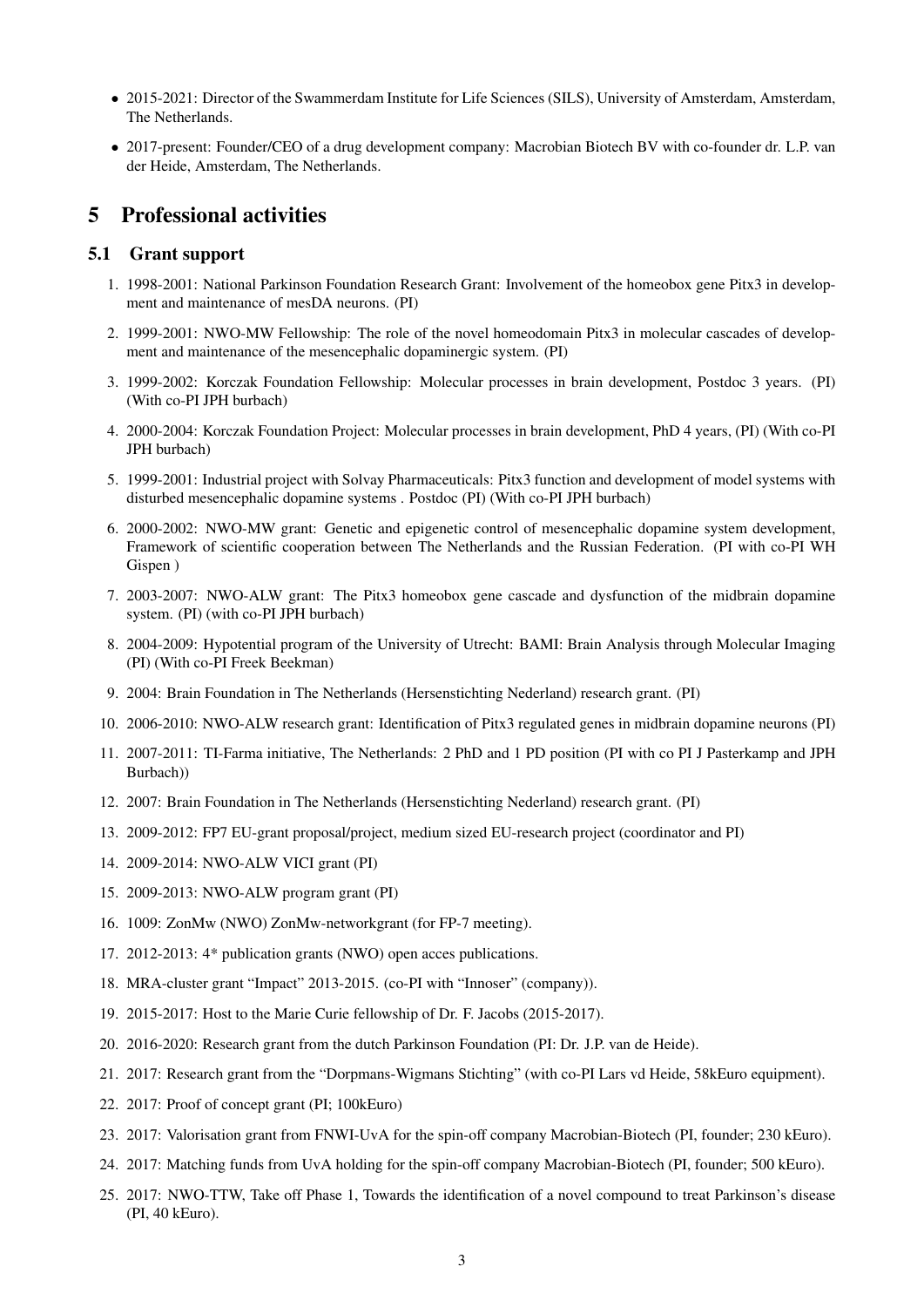- 26. 2019: Proof of concept grant (PI; 200kEuro).
- 27. 2020: Proof of concept grant (PI; 300 kEuro (milestone based 100 kEuro each year for 3 years)).
- 28. 2020: Pitt Hopkins UK research grant (PI; 70 kEuro)
- 29. 2020: Pitt Hopkins NL research grant (PI; 20 kEuro)
- 30. 2020: Zeldzame ziekten fonds (PI, 52 kEuro toegezegd in werving activiteiten door het fonds)
- 31. 2021: Research grant from the dutch Parkinson Foundation (250 kEuro, coPI with main PI: Dr. L.P. van der Heide).

### <span id="page-3-0"></span>5.2 Reviewing/editorial activities

- Reviewer for Science, Trend in Cell Science, Journal of Neurochemistry, Neuroscience, European Journal of Neuroscience, European Journal of Pharmacology, Journal of Biochemistry, Gene, Pharmacology Biochemistry and Behavior, Cell, Trends in Pharmacological sciences, PNAS, Frontier journals and Development.
- Grant reviewer for the Netherlands and Israel organizations for scientific research.
- Member of the grant evaluation board of NWO-ALW(2005-2009).
- Member of the NWO-ALW-VENI committee (2007-2010).
- Member of the NWO-Life Sciences domein panel (2009 and 2010).
- Member of the expert committee for the 2010 Marie Curie Individual fellowships evaluation LIFE Panel. EU, Brussels (2010, 2011).
- French National Research Agency (ANR) reviewing.
- Member of the Reviewing board of Frontiers in Neuroanatomy (2008-current).
- Editorial Board Member of Stem Cell Review Letters (2009-present).
- Member of the NWO-domain (ALW/ENW)grant evaluation board (2009-2017).
- French National Research Agency (ANR) non-thematic programme reviewing (Neuroscience, 2010-current).
- Editorial Board member of ISRN Developmental Biology (2012-current).
- EU Marie Curie program Evaluation (2010-current).
- Member of the NWO-ALW-VIDI board (2011-2014 (chair)).
- Member of the VICI grant evaluation board of NWO (2018-current).
- Referee for Donders Institute PhD project competition (2018).

#### <span id="page-3-1"></span>5.3 Brief summary of research

My main interest is molecular programming during development of the central nervous system. Since at that time almost nothing was known on the subject, I started on a cloning effort to identify transcription factors that play a role during CNS development. From this work three major breakthroughs were established:

- 1. The cloning, identification and characterization of the homeobox gene Pitx3 (publication [105\)](#page-18-0). This gene was found to be exclusively expressed in the substantia nigra (SNc) and ventral tegmental area (VTA) forming the midbrain dopamine system, essential for mood and movement regulation in mammals. The real impact of the work was that this factor is exclusively expressed in these neurons and this formed the first step in the understanding of molecular programming of midbrain dopamine neurons.
- 2. The identification of the role of the orphan nuclear hormone receptor Nurr1 (publication [104\)](#page-18-1). It was shown by us and others that Nurr1 is essential for the development of fully differentiated midbrain dopamine neurons. This was the second factor identified to be involved in midbrain dopamine neurodevelopment.
- 3. The identification of Lmx1b (publication [101\)](#page-18-2). We showed that the early specification of the midbrain by Lmx1b is essential for the formation of midbrain dopaminergic neurons. Moreover, we showed that TH expression was possible in early DA neurons without the expression of Pitx3, indicating that Pitx3 might be involved in molecular processes other than transmitter phenotype.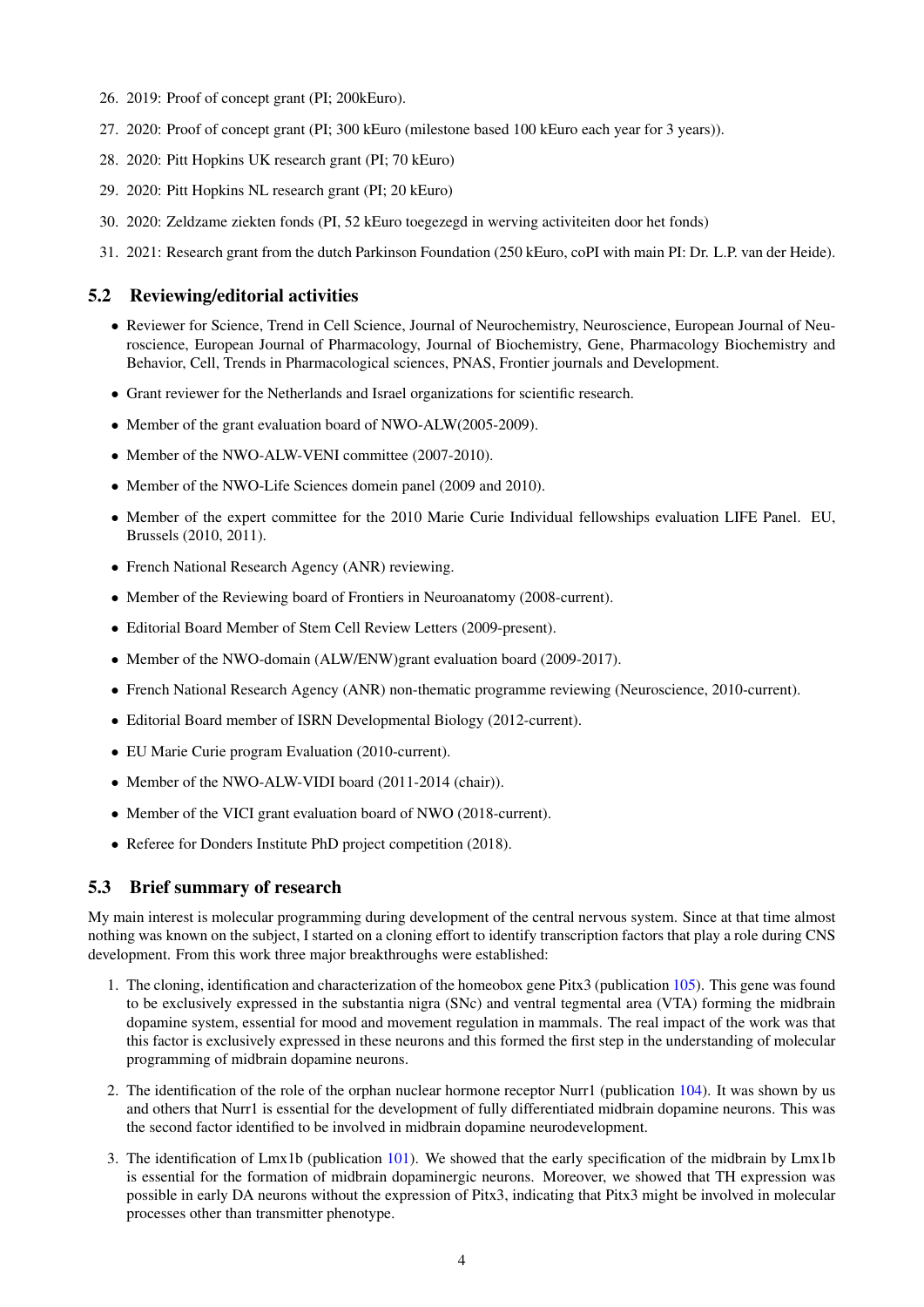After this cloning and descriptive phase I was interested to go into depth into the role of Pitx3 (as an NWO fellow) in the neurodevelopment of midbrain dopamine neurons and to broaden my view on molecular signaling events in neuronal cells. This was accomplished by the start of analysis of the Pitx3 knock out and by the start of a new research line on forkhead proteins (FoxO). The work lead to two major findings:

- 1. The data from the Pitx3 knock-out analysis (aphakia mouse) formed a new chapter in the understanding of the role of Pitx3 in the development of midbrain dopamine neurons (publication [88\)](#page-18-3). We showed that Pitx3 is essential for the formation of the SNc and the ventral part of the VTA. Moreover it was clear from the analysis that the defect was apparent at the early stage of terminal differentiation, Most importantly, the defect was not present in all midbrain dopamine neurons but mainly in the ventral medial SNc and ventral VTA.
- 2. The cloning and functional characterization of FoxO6, a novel member of the FoxO family (FoxO1, FoxO3 and FoxO4). We showed that FoxO6 had unique properties in terms of nucleo-cytoplasmic shuttling, as a result of PKB signaling, compared to its family members (publication [94\)](#page-18-4). Later we showed the mechanism of the altered shuttling behavior and showed that phosphorylation by PKB does inactivate FoxO6 by inhibiting DNA interaction without the extra level of inhibition of nuclear removal (publication [81\)](#page-17-0). We have gained quickly a good position by this work. A review from our team received much enthusiasm as highlighted by 82 citations so-far and the 25th place of most downloaded papers in the publication year (publication [87\)](#page-17-1).

The fact that a subset of the complete group of dopamine neurons was affected in the Pitx3 knock-out (Pitx3 itself is expressed in all midbrain dopamine cells) initiated the novel idea that the molecular coding of the SNc and VTA is not the same. A real step forward was made by the identification of subset specific markers and coding differences in the ventricular zone. This concept of subset specification was a crucial step in the way the field regarded the molecular path-ways leading to the development of dopamine neurons of the SNc and VTA (publication [72\)](#page-17-2). In addition, it became clear that the neurons populating the SNc and VTA are not generated exclusively in the midbrain but also in the diencephalon. Therefore, the name of this neuronal group was changed to mesodiencephalic dopaminergic (mdDA) neurons and has been used as such from that point on.

This was a crucial moment in my career, i established my own group and my work clearly surpassed the initial identification and function-description of transcription factors involved in the development of mdDA neurons. My interest went into two additionally research directions:

- 1. The live visualization of dopamine neurotransmission through multi-pinhole SPECT. Prof dr. Freek Beekman designed a spectacular micro-SPECT system to follow tracers in the mouse brain with a resolution of 0.3 mm. Together we started to image live dopamine transmitter events in a living mouse. This work has lead to two high impact publications (publication: [80](#page-17-3) and [59\)](#page-16-0).
- 2. Understand how subset specification is established, which subsets exist and what the relationship is between subset and specific connectivity. A crucial finding in the understanding of subsets specific molecular coding was established through the identification of a subset specific transcriptional target of Pitx3. This gene, (retinal) aldehyde dehydrogenase 2 (Ahd2, Raldh1) is expressed, in the adult brain, in the ventral cells of the SNc and VTA, the neurons that are lost in the Pitx3 mutant (publication [61\)](#page-16-1). A second novel finding was that retinoic acid (RA) has a role in terminal differentiation of this specific set of neurons in addition to its role in the ventricular zone. Ahd2 is present in ventricular zone cells, its transcription is terminated when cells leave the ventricular zone and under the control of Pitx3, Ahd2 is transcribed again in a (lateral) subset of mdDA neurons and is essential for the synthesis of RA out of retinal. We were able to show the dependence of mdDA differentiation for RA signalling by rescuing the Pitx3 knock-out phenotype through the exogenous application of RA.

Although I am still working on- and interested in the FoxO6 knock out (we have generated ko animals) my main interest lies with the molecular programming of mdDA neuronal subsets. My lab is currently investigating 1) why Ahd2 activation is only happening in the described subset; 2) we are mapping transcriptional targets of Engrailed, Lmx1a/b, and Nurr1 to get a better idea about the molecular programming that is initiated within mdDA neurons; 3) the functional interaction between Pitx3/Nurr1 (publication [56\)](#page-16-2) and En1 and 4) we are finalizing the identification of adult subset specific markers. At that moment my research group consist of 4 PhD students, 3 postdocs, 2 technicians, one eu-program manager and every year about 3 master students.

The work described above has been very fruit-full and has lead to a leading position of my research group mainly in the field of development and engineering of mdDA neurons, marked by many invitations to write reviews/books on the topic, the high amount/level of peer-reviewed publications and the invitations to speak at the international level about my work.

In the summer of 2011, i decided to move the work-group to the Swammerdam Institute for Life Sciences at the University of Amsterdam and started the "Molecular Neuroscience" section. I have new opportunities to build further on the scientific output and have more funding/equipment available to perform cutting edge work in the direction of molecular programming of neuronal systems.

The molecular Neuroscience team has expanded and the following research lines are now active: Molecular mechanisms in midbrain development: Prof. Dr. M.P. Smidt; Signal transduction in the developing and adult midbrain: Prof.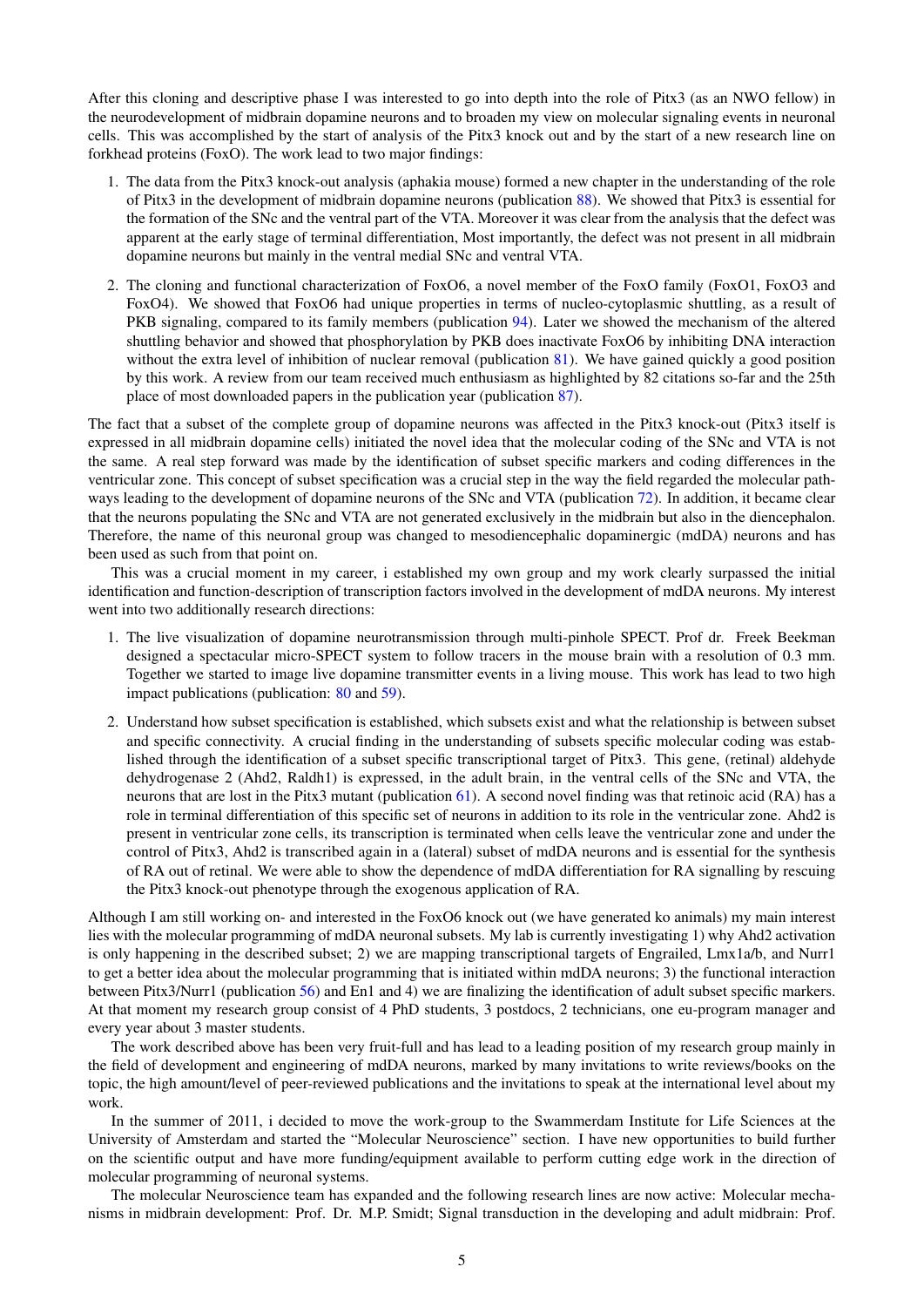Dr. M.P. Smidt and Dr. L.P. van der Heide; Insulin signaling and circadian rhythms in the developing and adult brain: Prof. Dr. M.P. Smidt and Dr. M.F.M. Hoekman; Functional development of cortical microcircuits: Dr. J.A. van Hooft (until 2017); Primate Genome Evolution and Human Brain Development: Dr. F.M.J. Jacobs. Our scientific endeavors have precipitated in the UvA education program where we developed a education-line towards molecular neuroscience and generated a master program of the same name.

Next to these activities I have been appointed Director (2015) of the Swammerdam Institute for Life Sciences (SILS; 250 fte) of the University of Amsterdam.

In 2017 I have founded a biotechnology company: Macrobian Biotech BV (www.macrobian-biotech.com), together with co-founder Dr. Lars van der Heide and supported by UvA ventures BV. Within this UvA-spin-off we develop novel medication towards the modulation of dopaminergic function, as for example for the treatment of Parkinson's disease. Macrobian Biotech is a pre-clinical drug development company aimed to produce proof-of-concept and runs until stage1- 2 of clinical trials.

#### <span id="page-5-0"></span>5.4 Trainees

#### <span id="page-5-1"></span>5.4.1 PhD students:

- 1. 1997-2001: Ceriel Asbreuk: "Cloning and characterization of neurohypophysial transcription factors involved in development and function of the hypothalamo/hypophysial axis."
- 2. 1998-2002: Marjan Kromkamp: "Expression patterns of genes involved in brain development and human brain disorders".
- 3. 2000-2004: Simone Smits: Analysis of Pitx3 mutants.
- 4. 2000-2004: Lars van der Heide: PKB Signaling in the developing and adult nervous system
- 5. 2001-2005: Patrick Wijchers: Cloning of Forkhead genes related to midbrain development and function.
- 6. 2003-2007: Koen Hornman: Development and function of the mesDA system, involvement of Pitx3.
- 7. 2004-2008: Frank Jacobs: Identification of target genes of the homeodomain gene Pitx3.
- 8. 2007-2011: Teresa Alves Dos Santos: Identification of Pitx3 regulated genes in midbrain dopamine neurons
- 9. 2007-2012: Elisa Hoekstra: Molecular coding of mdDA neurons during development
- 10. 2009-2010: Kerstin Iffland: Role of RA through DLK1 signalling in the development of mdDA neurons (left the lab after 1 year).
- 11. 2009-2013: Jesse Veenvliet, The role of RA signalling in subset specification of mdDA neurons.
- 12. 2011-2015: Ricardo Paap, Cortical development, the role of FoxO6 in stem cell maintenace.
- 13. 2011-2015: Simone Mesman, Ventricular zone coding of the mesodiencephalic area
- 14. 2011-2015: Willemieke Kouwenhoven, Crosstalk between En1, Pitx3 and Nurr1 in development of mdDA neurons
- 15. 2013-2017: Iris Wever, Epigentic influence of Lim homeodomain proteins in neuronal specification of mdDA neurons.
- 16. 2013-2017: Erik van Heesbeen, Epigenetic mechanisms in neuronal specification and differentiation.
- 17. 2014-2018: Gerrald Lodewijk, PhD 2021
- 18. 2015-2019: Nina Haring, PhD 2020
- 19. 20167-2021: Eddie Robinson, Mcl1 in control of life and death of dopamine neurons, PhD 2021
- 20. 2017-2021: Swip Draaier, Role of FoxO6 in stem cell maintenance and cortical development
- 21. 2018-2022: Jesse Stoop, modulation of TH production in midbrian DA neurons
- 22. 2018-20222: Erik Douma, modulation of TH production in midbrian DA neurons
- 23. 2020-2024: Reinofke de Vis, Mcl1 in the regulation of celdeath in dopamine neurons
- 24. 2020-2024: Luis Alves, Role of TCF in cortical and medulla development.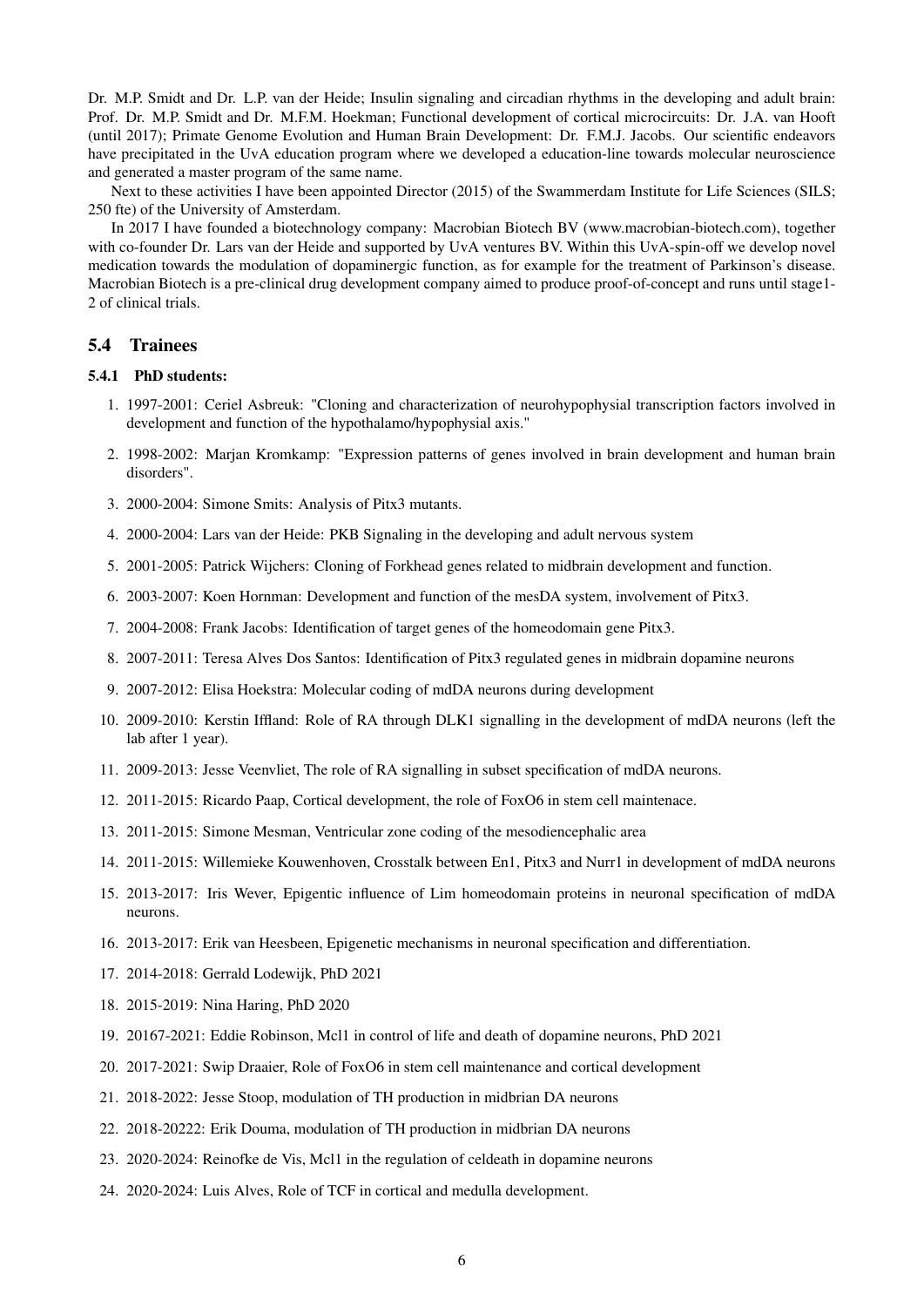#### <span id="page-6-0"></span>5.4.2 Promoter:

- 1. Co-promoter of Ceriel Asbreuk (PhD in 2002).
- 2. Co-promoter of Marjan Kromkamp (PhD in 2002).
- 3. Co-promoter of Lars van de Heide (PhD in 2004).
- 4. Co-promoter of Simone Smits (PhD in 2005)
- 5. Co-promoter of Patrick Wijchers (PhD in 2005).
- 6. Co-promoter of Frank Jacobs (PhD in 2009).
- 7. Promoter of Teresa Alvers dossantos (PhD in 2011).
- 8. Promoter of Elisa Hoekstra (PhD in 2012).
- 9. Promoter of Jesse Veenvliet (PhD in 2014)
- 10. Promoter of Willemieke Kouwenhoven (PhD in 2016)
- 11. Promoter of Ricardo Paap (PhD in 2017)
- 12. Promoter of Simone Mesman (PhD in 2016)
- 13. Promoter of Iris Wever (PhD in 2018)
- 14. Promoter of Erik van Heesbeen (PhD in 2021)
- 15. Promoter of Gerald Lodewijk (PhD in 2021)
- 16. Promoter of Nina Haring (PhD in 2020)
- 17. Promoter of Eddie J Robinson (PhD in 2021)
- 18. Promoter of Swip Draaier (PhD in 2022)
- 19. Promoter of Jesse Stoop (PhD in 2022)
- 20. Promoter of Erik Douma (PhD in 2023)
- 21. Promoter of Luis Baiona Alves ( PhD 2025)
- 22. Promoter of Reinofka van de Vis (PhD in 2025)
- 23. Promotor of Tanne van der Wal (2024)

#### <span id="page-6-1"></span>5.4.3 Master Students:

- 1. 1998-1999: Kyra Campbell: Cloning of Xenopus Pitx3.
- 2. 1999-2000: Leontien Spierings: Analysis of Pitx3 protein in Human SNc in healthy controls and Parkinsonian brain.; Erik Baaijens: Analysis of new markers in the mesDA system; Max Custers: Provision of cRNA probes for ISH analysis of mesDA markers.
- 3. 2001-2002: Frank Jacobs: Cloning of homeodomain and forkhead genes from the mesDA systems.; Wiebe Hielkema: Recombinant protein production/purification and generation of antibodies.; Suzanne van der Nobelen: Subtraction library screening of wt and AK mesDA tissue.: Koen Hornman: Generation of a TH-Pitx3 knock-in construct.
- 4. 2004: Rolf Meijer: analyzing the molecular code on developing midbrain dopaminergic neurons; Joris van Arnsbergen: Analyzing signaling cascades in midbrain dopaminergic neurons; Marijke de Backer: mGluR distribution in the developing and adult mouse brain.
- 5. 2005/2006: Joanna Korecka, Hanneke Verstegen
- 6. 2007: Susan van Erp, Mark Mizee, Thomas Gora.
- 7. 2008: Louk van der Kallen, Willem de Munnik, Jesse Veenvliet.
- 8. 2009: Diewertje Bink, Gerard Scheppink.
- 9. 2010; Simone Mesman, Ricardo Paap, Roel Neijts
- 10. 2011; Roel Neijts, Iris Wever; Cindy Wagemans
- 11. 2012-current; My team harbors 10-15 master students very year, next to max. 5 bachelor students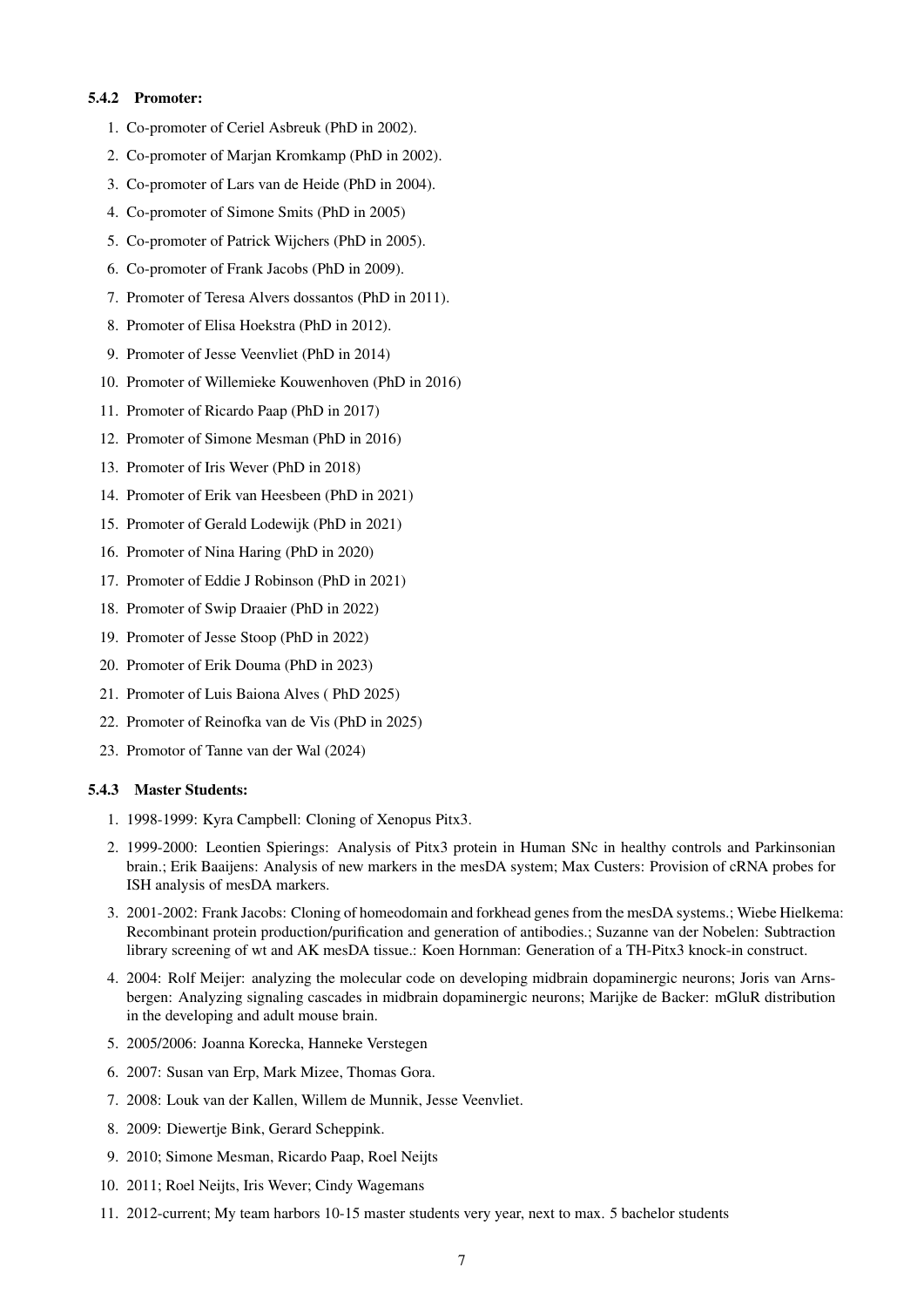#### <span id="page-7-0"></span>5.4.4 Other trainees

- 1. 1997-1999: Dr. Pilar Cazorla: "Characterisation of the novel homeodomain gene Pitx3".
- 2. 1997-1998: Prof. Dr. Michael Selmanoff : "Cloning of novel homeodomain genes involved in the development and function of the hypothalamus".
- 3. 2004-2007: Dr. Simone Smits: Development of the mesDA system.
- 4. 2005-2007: Dr. Cornelle Noorlander: The role of prenatal antidepressant use for the setting of the serotonin system.
- 5. 2008-2011: Dr. Koushik Chakrabarty: Gene profiling of early developmental events in mesodiencephalic dopaminergic neurons.
- 6. 2009-2010: Dr. Evelyn Groot, Early dopaminergic subset specification on the mesodiencephalic-ventricular zone.
- 7. 2009-2012: Dr. Wadia Almirza, Unraveling the key players in RA signaling during mdDA neurodevelopment.
- 8. 2011-2013: Dr. E. Hoekstra, Role of Lmx1a and Lmx1b in mdDA neuronal specification.
- 9. 2011-2013: Dr. L. van der Heide, TGF-beta signalling in mdDA neurons.
- 10. 2018-2020: Dr. S. Mesman, transcriptional coding of neuronal development.

### <span id="page-7-1"></span>5.5 Selection of invited lectures

- 1. March 5, 1999: Molecular cascades in development of the mesDA system; Invited by Andreas Hartmann, INSERM, Paris, France
- 2. March 19, 1999: Cloning and analysis of homeobox genes in CNS development; Invited by Dr. M. Linskens, University of Groningen, The Netherlands
- 3. May 19, 1999: Homeodomain transcription factors and MesDA development; Invited by Joost Verhagen, Netherlands Brain Institute, Amsterdam, The Netherlands
- 4. December 10, 1999: Molecular cascades in mesDA development and function; Invited by Dr. Jochem Graw, Max Plank Institute, Munich, Germany
- 5. April 6-9, 2000: Molecular cascades in mesDA development and function; Invited by: Professor K.V. Sudakov, Russian Academy of Medical Sciences, P.K. Anokhin Institute of Normal Physiology, Moscow, Russia.
- 6. November 24, 2000: New directions in the development and function of the mesencephalic dopaminergic system; Invited by: Dr. Bert Joosten, Department of Neurology, University Medical Center, Utrecht, The Netherlands
- 7. June 9-14, 2002: Development of the substantia nigra pars compacta is depending on the homeodomain gene Pitx3; Invited by: The 2002 Dopamine Conference in Portland, Oregon, USA
- 8. January 31, 2003: Development of the substantia nigra pars compacta is depending on the homeodomain gene Pitx3; Invited by: Dutch Neuro Federation Research Class 2003
- 9. July 17, 2003: Development of the substantia nigra pars compacta is depending on the homeodomain gene Pitx3; Invited by: Dr. Horst Simon, Department of Anatomy and Cell Biology III, University of Heidelberg, Heidelberg, Germany.
- 10. November 8-12, 2003: Early developmental failure of substantia nigra dopamine neurons in mice lacking the homeodomain gene Pitx3; Invited by: The 2003 American Society of Neuroscience Meeting, New Orleans, USA
- 11. December 18, 2003: Early developmental failure of substantia nigra dopamine neurons in mice lacking the homeodomain gene Pitx3; Invited by: Dr. Silke Rinkwitz, University of Oldenburg, Oldenburg, Germany
- 12. May 27, 2004: The homeobox gene Pitx3 and its role in the development of dopamine neurons of the substantia nigra; Invited by: Prof. Dr. Luis Puelles, Department of Human Anatomy and Psychobiology, Faculty of Medicine, University of Murcia, Murcia, Spain.
- 13. June 6, 2005:The role of Pitx3 in survival of midbrain dopaminergic neurons; Invited by: The 16th International congress on Parkinson disease and related disorders, The world congress on Parkinson disease, Berlin, Germany
- 14. March, 8, 2006: Developmental origin and fate of meso-diencephalic dopamine neurons; Invited by Ronald van Kesteren, VU, Amsterdam The Netherlands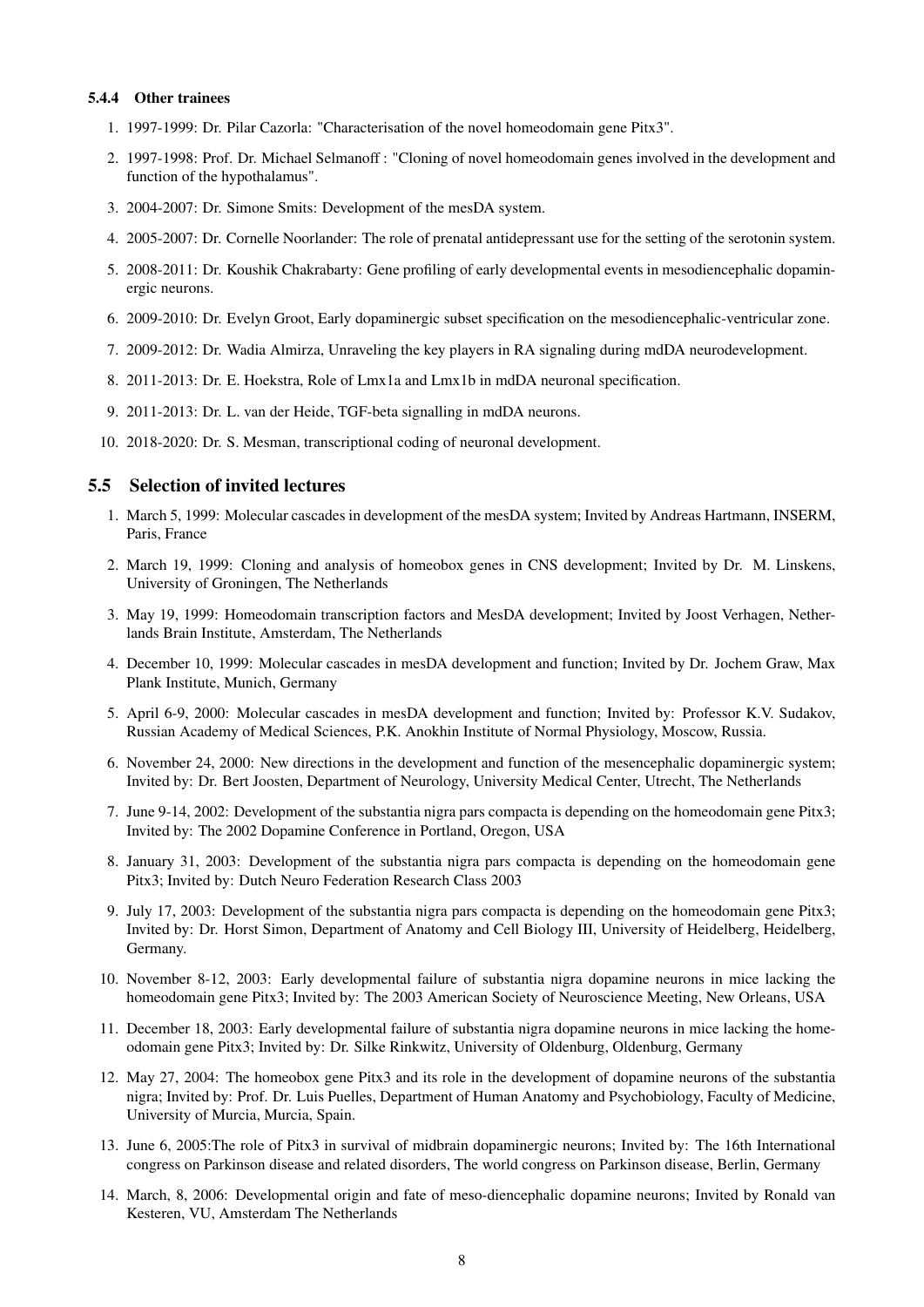- 15. July 3, 2006:Origin and subset specification of mesodiencephalic dopaminergic neurons; Invited by: International Symposium entitled Development of Neurotransmitter Systems. The Collaborative Research Center - Sonderforschungsbereich 488 of the German Research Foundation - Molecular and Cellular Bases of Neural Development and the Interdisciplinary Center for Neuroscience (IZN) at Heidelberg University
- 16. May 30-June 2, 2007: Early development and neuronal specification of mesodiencephalic dopaminergic neurons; Invited by Thomas Perlmann for the symposium: 50 years of Dopamine, Stockholm, Sweden.
- 17. August 30-Sept 1, 2007: The role of Ahd2 in neuronal specification and maintenance of SNc neurons; Invited by Anders Bjorklund and Thomas Perlmann for the Nobel symposium: Development and Engineering of Dopamine Neurons: From Genes to Therapy, Stockholm, Sweden.
- 18. November 30-Dec 1, 2007: A Pitx3 regulatory network in development and maintenance of mesodiencephalic dopamine neurons. Invited by I. Dori and G. C. Papadopoulos for the symposium: brain: from cells to behavior, Tessaloniki, Greece.
- 19. January 22-27, 2008: Visiting professor, V International Course on Morphological Interpretation in Neuroembryology, Murcia Spain. Invited by Luis Puelles.
- 20. April 17, 2008: Vulnerability of dopaminergic neurons: a Pitx3 regulatory network, Heinrich-Heine-University, Duesseldorf , Germany.
- 21. June 4-6, 2008: Molecular programming of mesodiencephalic dopaminergic neurons, 2008 Dutch Endo-Neuro-Psycho meeting, Doorwerth, The Netherlands.
- 22. November 26, 2008: A Pitx3 induced gene regulatory network in the formation and maintenance of substantia nigra dopamine neurons, 2008 RMI symposium, Utrecht , The Netherlands.
- 23. Januari 7, 2009: A Pitx3 induced gene regulatory network in the formation and maintenance of substantia nigra dopamine neurons, Invited by Siew-lan Ang, MRC, London, UK
- 24. Februari 6, 2009: How to build the central nervous system, Emma Andersson, Karolinska Intitute, Stockholm, Sweden (Opponent of Thesis defence of Emma Andersson).
- 25. December 3, 2009: A Pitx3 regulated network in the differentiation program of mdDA neurons, FP7 "mdDAneurodev" consortium meeting, Utrecht, The Netherlands.
- 26. December 11, 2009: Subset specification in the mdDA neuronal population, Judith Homberg, University of Nijmegen, Nijmegen, The Netherlands.
- 27. May 6, 2010: A Pitx3 regulated network in the differentiation program of mdDA neurons, Thomas Perlmann, karolinska Intitute, Stockholm, Sweden.
- 28. June 17, 2010: Development of the vertebrate mesodiencephalic dopaminergic system, Stefano Gustincich, DOPAMINET consortium meeting, London, UK.
- 29. September 4, 2010: Retinoic acid dependent and independent Pitx3 driven mdDA neuronal differentiation, Ernest arenas, 8th international Stem cell School in regenerative medicin 2010, karolinska Intitute, Stockholm, Sweden.
- 30. April 15, 2011: A Pitx3 regulated network in the development of mdDA neurons, Alain Prochianz, Paris, France.
- 31. April 28-29, 2011: A Pitx3 regulated network in the development of mdDA neurons, Shared "Dopaminet" and "mdDAneurodev" FP7-meeting, Freiburg, Germany
- 32. June 17, 2011: A Pitx3 regulated network in the development of mdDA neurons, International Translational Neuroscience Conference, Kaunas, Lituania.
- 33. June 28, 2011: Retinoic acid dependent and independent Pitx3 driven mdDA neuronal differentiation, FEBS symposium, Torino, Italy.
- 34. November 11, 2011: A Pitx3 regulated network in the development of mdDA neurons., Sjef Copray, Molecular Medicin Seminars Series 2011, Groningen, The Netherlands.
- 35. Januari 27, 2012: A Pitx3 regulated network in the development of mdDA neurons., Tania Vitalis, Paris, France.
- 36. February 14, 2012: A Pitx3 mediated program of dopaminergic subset-specification., Eric Bellefroid, Bruxelles, Belgium.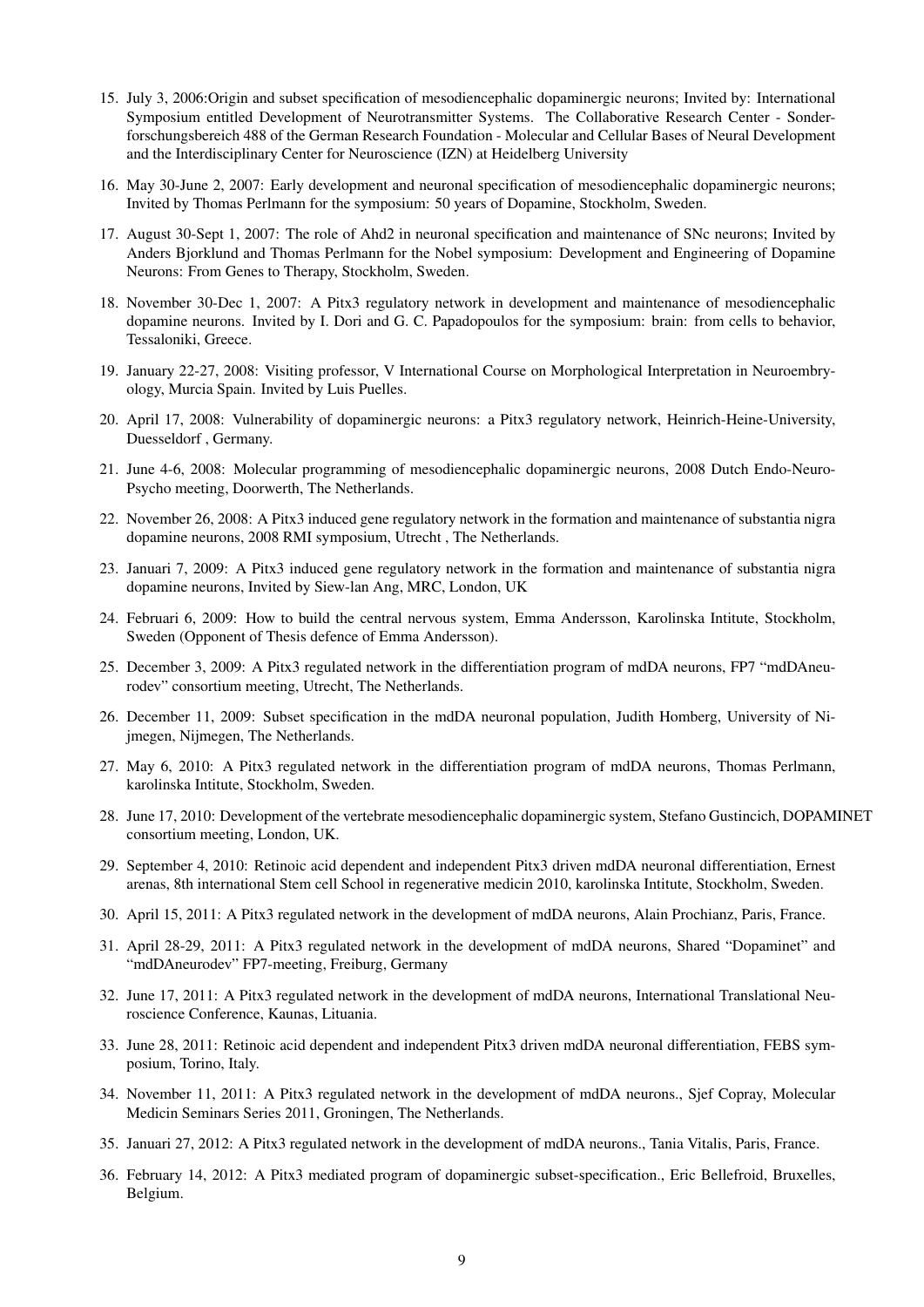- 37. March 15/16, 2012: A Pitx3 mediated program of dopaminergic subset-specification., Alain Prochianz, Paris, France. International meeting on developmental neuroscience hosted by Alain Prochianz's Institution (Smidt, coorganiser).
- 38. April 16, 2012: Molecular specification of mdDA neuronal subsets., Antonio Simeone, CNRS, Italy
- 39. May 3, 2012: Molecular specification of mdDA neuronal subsets., Anders Bjorklund, Annual Neuroscience meeting Lund University, Lund, Sweden
- 40. May 24, 2013: Molecular specification of mdDA neuronal subsets, invited speaker to session "TRANSCRIPTION FACTORS AS MEDIATORS OF DOPAMINE NEURODEGENERATION IN PARKINSON'S DISEASE" in the meeting "DOPAMINE 2013, Alghero, Italy"
- 41. November 8-13, 2013: Molecular specification of mdDA neuronal subsets, invited speaker, SFN 2013, San Diego, USA
- 42. September 20-23, 2016: Genetic programming of dopaminergic subsets, invited speaker, World Parkinson congress 2016, Portland, Oregon, USA.
- 43. May 13-15, 2019 : Genetic programming of dopaminergic subsets, invited speaker, Interational Dopamine meeting, Krete, Greece.
- 44. September 24-25, 2020: Involvement of Epigenetic changes in Parkinson's, invited speaker, Accelerating breakthroughs in research and improving care in Parkinson's: Parkinson's UK Research Conference 2020 (online).

#### <span id="page-9-0"></span>5.6 Selection of current and past collaborations with (foreign) academic groups

- 1. Function of the Engrailed 1 and 2 genes: Dr. Horst H. Simon, University of Heidelberg, Heidelberg, Germany. (Manuscript is published)
- 2. Analysis of cRet genetically modified mice, Edgar Kramer, Max Planck Institute of Neurobiology, Martinsried, Germany. (Manuscript is published)
- 3. Serotonin action in the developing CNS, Hans van Hooft, AMC, Amsterdam The Netherlands. (2 Manuscripts Published)
- 4. Developmental effects of prenatal SSRI exposure, Gerard Visser, Neonatologie, WKZ, Utrecht. The Netherlands (Manuscript published) Until 2011
- 5. Genetics of Parkinson's Disease, Peter Heutink, VU, Amsterdam, The Netherlands Until 2011
- 6. FP7 partners in mdDAneurodev project: O. Marin; T. Perlmann, W. Wurst, A. Simeone, W. Driever, A Prochianz and J. Pasterkamp. EU project until 2012
- 7. Role of Foxd2 in development of mdDA neurons, Tsutomu Kume, Ph.D. Assistant Professor Department of Medicine Vanderbilt University Medical Center 332 PRB, Nashville, TN 37232-6300, USA (Manuscript in preparation)
- 8. Analysis of the DLK-1 knock out, Y. Wang and H.S. Sul, Department of Nutritional Science and Toxicology, University of California, Berkeley, Berkeley, CA 94720, USA. (Manuscript published)
- 9. Analysis of connectivity in the Pitx3 ko, Sharon Kolk, PhD, RUN, Nijmegen.
- 10. Maternal inflammation and mdDA neuronal development, role of epigentics, Gerard O'Keeffe, Department of Anatomy & Neuroscience, Room 1.11, Biosciences Institute, University College Cork, Cork, Ireland.
- 11. Identification of MiRNAs in mdDA neurons, Gian Carlo Bellinchi, Institute of Genetics and Biophysics,Naples, Italy (Manuscript published 2018).
- 12. Chip-seq analysis on novel chimeras of Dot1l, Fred van leeuwen, NKI, Amsterdam, The Netherlands
- 13. Role of H3K79methylation level in neuronal development, Dr L.Trudeau and Dr. W. Kouwenhoven, Montreal, Canada.
- 14. H3K79methylation kinetics, Dr. F. van Leeuwen, NKI, Amsterdam, The Netherlands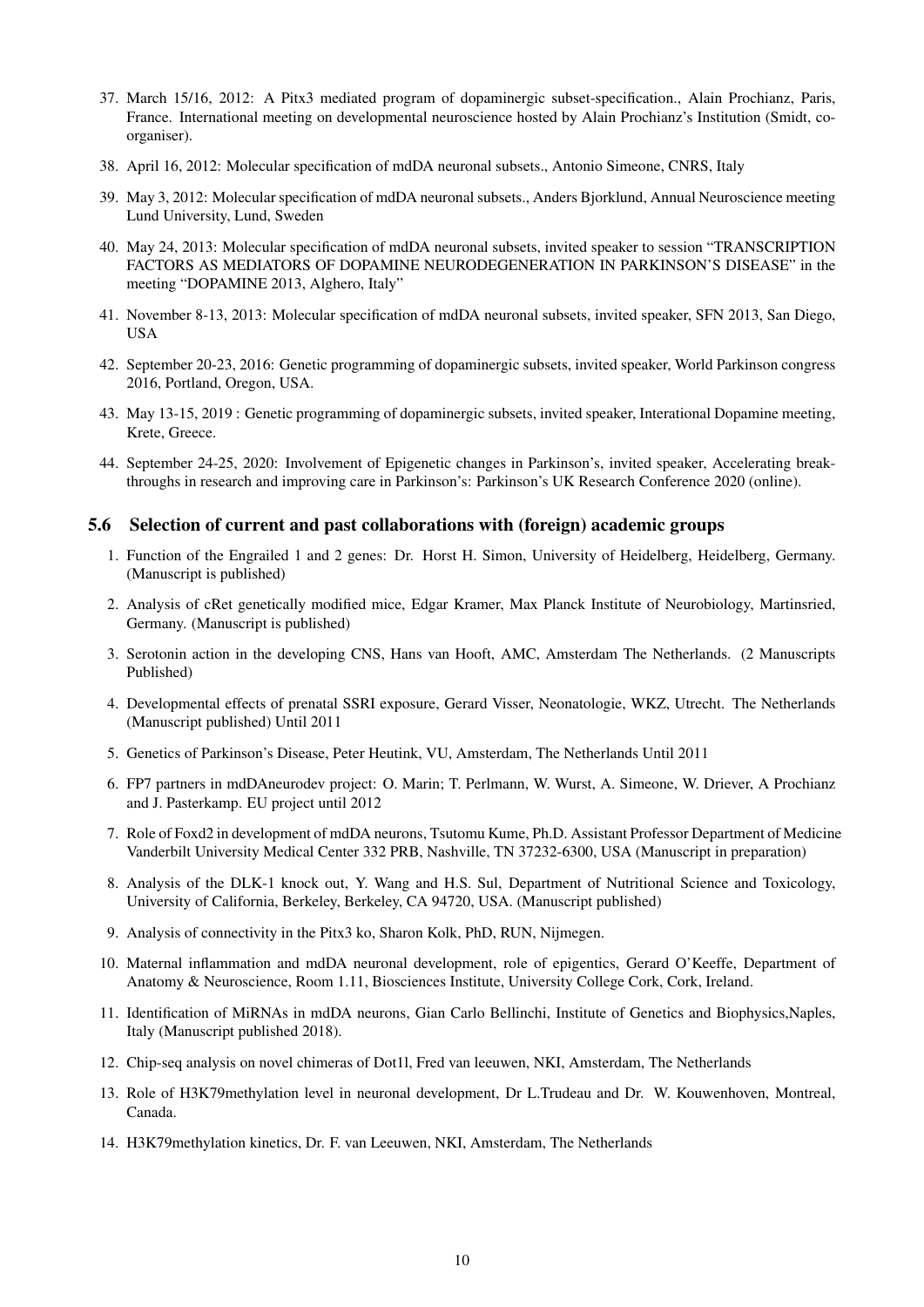## <span id="page-10-0"></span>5.7 Selection of management activities

#### <span id="page-10-1"></span>5.7.1 Research management

2001-present:

- Team leader of the Development and function of the mesencephalic dopaminergic system research team (start 2001).
- Member of the organizing committee: Dutch Neurofederation Research Class on Brain Development (2003).
- Chairman: Rudolf Magnus Institute of Neuroscience Summerschool 2003.
- Co-Coordinator of the Section Neurodevelopment of the Rudolf Magnus Institute of Neuroscience.
- Member of organizing committee: Rudolf Magnus Institute of Neuroscience Summerschool 2004.
- Member of the NWO-ALW open program comittee (2006)
- Coordinator of a FP7 EU-grant project (2008-2011), medium sized EU-research project.
- Head of the research platform "Neurodevelopment" (start 2008).
- Coordinator of the Neurodevelopment section of the Rudolf Magnus Institute (start 2008).
- Chairman of the NWO-ALW-VENI committee (2009 and 2010).
- Member of the University Utrecht VICI coachingscommittee 2011.
- Chairman of the ALW-VIDI committee (2011-2014).
- Chairman of the Examination board Bachelor program "Psychobiology" at UvA (2012-2015).
- Director Neurobiology master program cluster UvA (2012-2015).
- Coordinator within the National (dutch)education on Animal Experimentation team (2012-2016).
- Director of the Swammerdam Institute for Life Sciences (SILS,  $\sim$  250 fte), UvA, The Netherlands (2015-2020).
- Chair of a faculty task force towards staffing and finance in the bachelor program Psychobiology (2018).
- Core developer of RPA "Urban Mental Health" UvA, Amsterdam, The Netherlands, (2019)
- Chair of a foundation to stimulate scientific research in the biochemistry domain (Stichting ter bevordering van het wetenchappelijke onderzoek in de biochemie) (2020-current)
- Member of the University of Amsterdam Senate (2021-current).
- Member of the ICT comittee FNWI, UvA (2021-current)

#### <span id="page-10-2"></span>5.7.2 IT management

- Adviser of IT steering group in the medical department, University of Utrecht. (1998-2002)
- Representative of the section molecular neuroscience for IT-support. (1998-2002)
- Interim IT-coordinator Division "Hersenen" of the University Medical Center, Utrecht -until 2005
- Developer/System administer of a Linux server for molecular genetics software -until 2005.
- IT adviser for the department neuroscience and pharmacology, University Medical Center, Utrecht.
- Development and implementation of a new IT infrastructure for the department neuroscience and pharmacology of the University Medical Center, Utrecht -until 2004.
- Manager IT in the department neuroscience and pharmacology, University Medical Center, Utrecht (2004-2011)
- Linux system manager (mainly OpenSuse; 2005-current)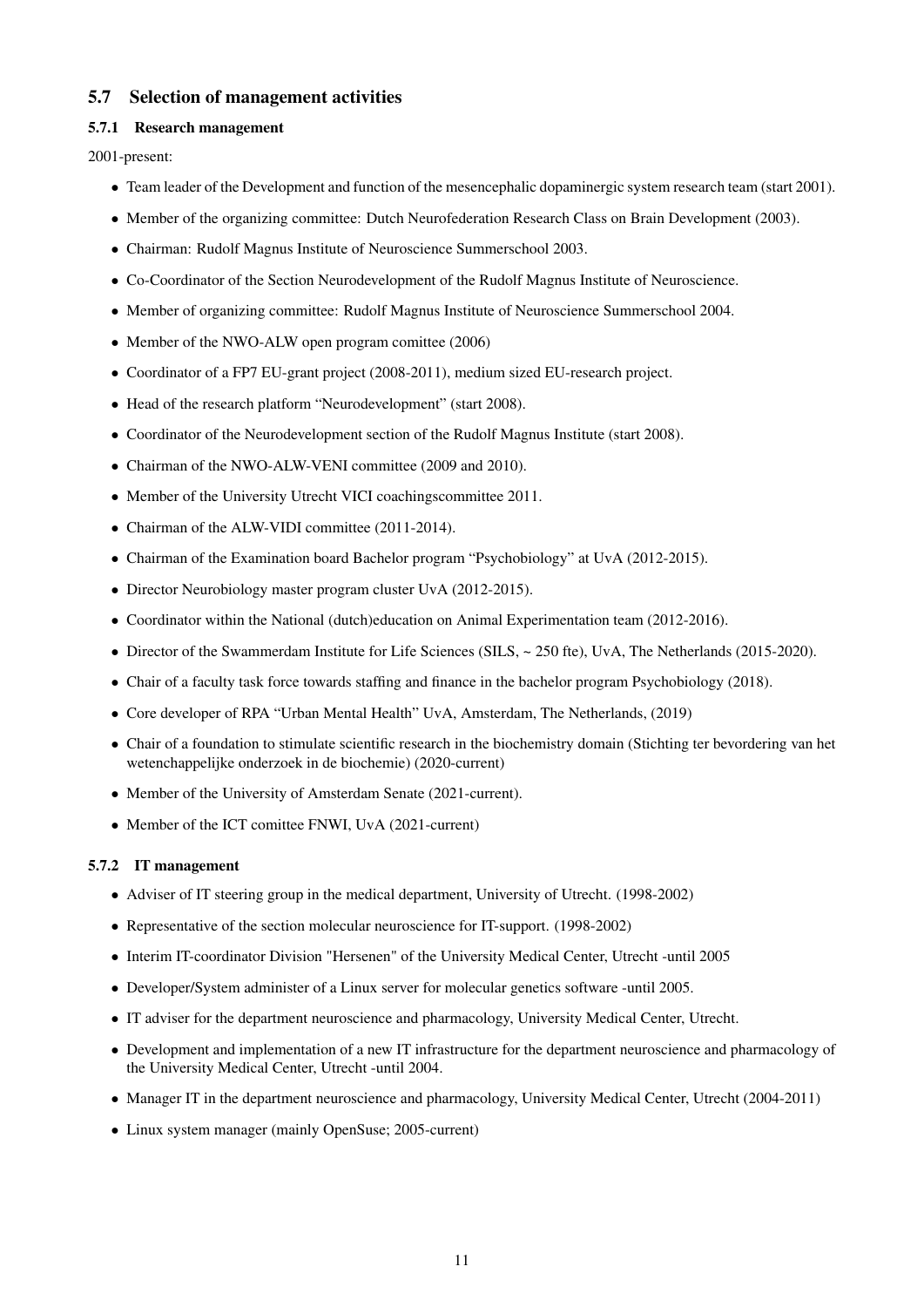#### <span id="page-11-0"></span>5.7.3 Managment trainings/activities

- Managment training 2 days full time. Academic leadership (2007).
- Personal coaching (every two months one session, 2007-now)
- Interim manager/external adviser of the MT, department of Domestic animals, UU, The Netherlands (2009)
- Communication training 2011 (1 day, buro Beysterveld)

#### <span id="page-11-1"></span>5.7.4 Personal management

- Board member of the Budo School on Martial Arts, De Mattekloppers, University of Groningen (1992-1996)
- Chairman of the Budo school on Martial Arts, De Mattekloppers, University of Groningen (1994-1996)
- Chairman of the MR, Driekoningen school, De Meern, The Netherlands (2008-2012)
- Advisor of the PVDV aqcuisition comittee (2011-2014)

# <span id="page-11-2"></span>6 Business development

- 2017 Bootcamp course business development at "Ace Venture Labs", The Netherlands
- Co-founder of "Macrobian-Biotech BV", a company for pre-clinical drug development.
- CEO of Macrobian Biotech BV.

# <span id="page-11-3"></span>7 Educational experience

- 1989: Assistant to the course: Science and Society.
- 1991-1994: Development and application of the practical course: Biochemistry for Biologist (1 month).
- 1996-2000: Curriculum health-care (UU): Practical Kinetics of Pharmacology
- 1999, 2000: Development and lecturing: "Disease of the central nervous system".
- 2001: Development and lecturing, PhD course Neuroscience; Development and lecturing, KNAW advanced course on Neurogenomics; Development and lecturing: "Disease of the central nervous system"; Development and lecturing: Advanced Course in Neuroscience (PhD course); Lecturing brain development and function of the mesDA system: in PhD course "Neuroscience", University of Amsterdam, Netherlands Brain Institute.
- 2002/2003: Development and lecturing: Advanced Course in Neuroscience.; Development and lecturing: Neuroscience Course. ; Development and lecturing: "Disease of the central nervous system".; Organizer Research Class 2003.; Chairman: Rudolf Magnus Institute of Neuroscience Summerschool 2003.; Development and lecturing: Masters Neuroscience , elected prestigious master.
- 2004: Coordinator : Advanced Course in Neuroscience.; Development and lecturing: Neuroscience Course. ; "Meet the expert" sessions and involved in study material selection for: "Development and developmental disturbances of the Central Nervous System (CNS)".; Member of the organizing committee: Rudolf Magnus Institute of Neuroscience Summerschool 2004.; Development and lecturing: Masters Neuroscience (prestigious master).
- 2001-2011 Advanced neuroscience course for bachelor students; practical and lectures, new practical and additional lectures were developed in 2009.
- 2005-2010 Neuroscience Course: Development and lecturing; Development and developmental disturbances of the Central Nervous System (CNS): Meet the expert" sessions and involved in course development;
- 2005-2010 Prestigious Master Neuroscience: Development, lecturing, practicals and assignment tutor.
- 2006-2010 Visiting professor developmental neuroscience master course, VU, Amsterdam
- 2008 Visiting professor, V International Course on Morphological Interpretation in Neuroembryology, Murcia Spain.
- 2009 Lecturer at the ONWA PhD course, Utrecht, The Netherlands.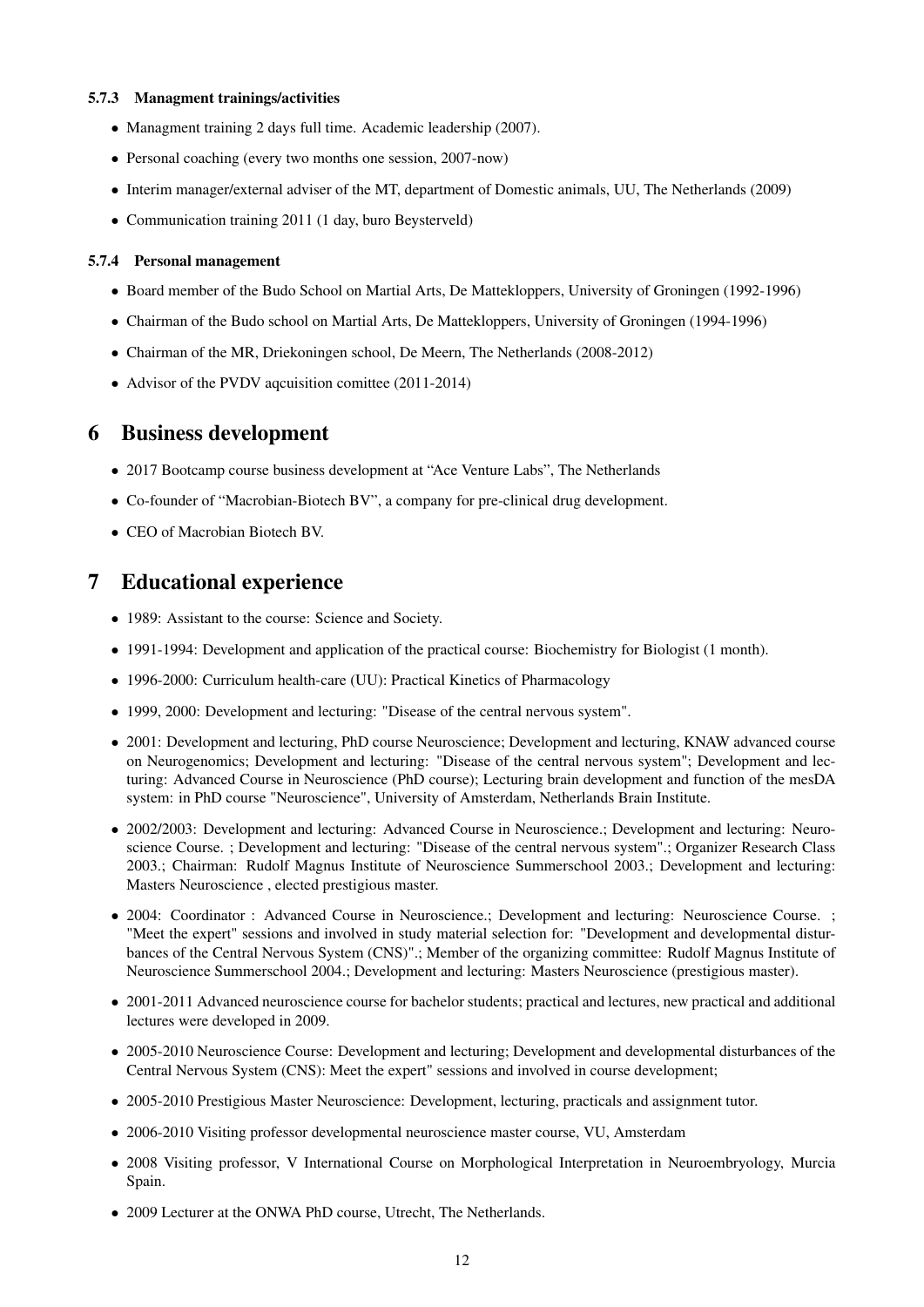- 2010 Lecturer and practicals (IUE) in the PhD course "Developmental Neurobiology"
- 2011 Lecturer/trainer in the RMI summerschool: "Grant writing".
- 2009-2010: Lecturer at high schools ("Atheneum", year 6); Dutch Brain week
- 2010-2011: Panel member during information day for the NWO VI grant-program.
- 2012: BKO certification
- 2013- current: Principle developer/lecturer; master program (2 years) "Molecular NeuroSciences (MNS)" UvA
- 2013-current: Lecturer/developer Genetic programming in neurodevelopment (4 weeks) in MNS master course, UvA
- 2012-current: Lecturer/developer Introduction neurodevelopment (1 week) in Neurobiology track medical biology bachelor, UvA.
- 2012-current: Lecturer/developer Neurodevelopment and developmental neuropsychology (3 days) psychobiology bachelor year 2 course, UvA
- 2012-current: Lecturer/developer Molecular techniques (1 day), psychobiology third year course, UvA
- 2011-current: Lecturer/developer Grant writing (1/2 day): Summerschool rudolf magnus institute for neuroscience, UU.
- 2008-current; Lecturer/developer ONWAR course "Molecular Neurobiology",VU-NIN.
- 2013-2015: Principle developer of a certified Art9 course according the Dutch law on animal experimentation.
- 2016: SKO certification

# <span id="page-12-0"></span>8 Selected honors

- 1. USA National Parkinson Foundation, Richard E. Heikkila Research Scholar Award (award for the best research proposal of 1998).
- 2. Personal post-doc grant (NWO-MW) (the current Veni award)
- 3. Rudolf Magnus Institute for Neuroscience Research Award (2000). For innovating research on the development of the mesencephalic dopaminergic system.
- 4. The Netherlands Brain Foundation (HSN) Award for outstanding research performance (2001).
- 5. High-potential award, University of Utrecht (2004).
- 6. Vidi award (eligable for funding), NWO-MW, The Netherlands (2004).
- 7. Rudolf Magnus Institute for Neuroscience Research Award to Frank Jacobs and Simone Smits (2007). Best publication in 2007: Jacobs FM, Smits SM, Noorlander CW, von Oerthel L, van der Linden AJ, Burbach JP and Smidt MP. Retinoic acid counteracts developmental defects in the substantia nigra caused by Pitx3 deficiency. Development. 2007 Jul;134(14): 2673-84. IF 8
- 8. Vici award, NWO-ALW, The Netherlands (2009).

# <span id="page-12-1"></span>9 List of publications, books and patent applications

### <span id="page-12-2"></span>9.1 Pre-print published manuscripts

- 1. Iris Wever, Pablo Largo Barrientos, Elisa J. Hoekstra and Marten P. Smidt (2018) Lmx1b influences correct postmitotic coding of mesodiencephalic dopaminergic neurons. bioRxiv 441915; doi: https://doi.org/10.1101/441915
- 2. Iris Wever, Cindy M.R.J. Wagemans and Marten P. Smidt (2018) EZH2 is essential for fate determination in the mammalian Isthmic area. bioRxiv 442111; doi: https://doi.org/10.1101/442111
- 3. Iris Wever, Lars von Oerthel, Cindy M.R.J. Wagemans and Marten P. Smidt (2018) EZH2 influences mdDA neuronal differentiation, maintenance and survival. bioRxiv 442236; doi: https://doi.org/10.1101/442236
- 4. Simone Mesman, Reinier Bakker, Marten Smidt (2018) Tcf4 encodes cortical differentiation during development Simone Mesman, Reinier Bakker, Marten Smidt bioRxiv 470385; doi: https://doi.org/10.1101/470385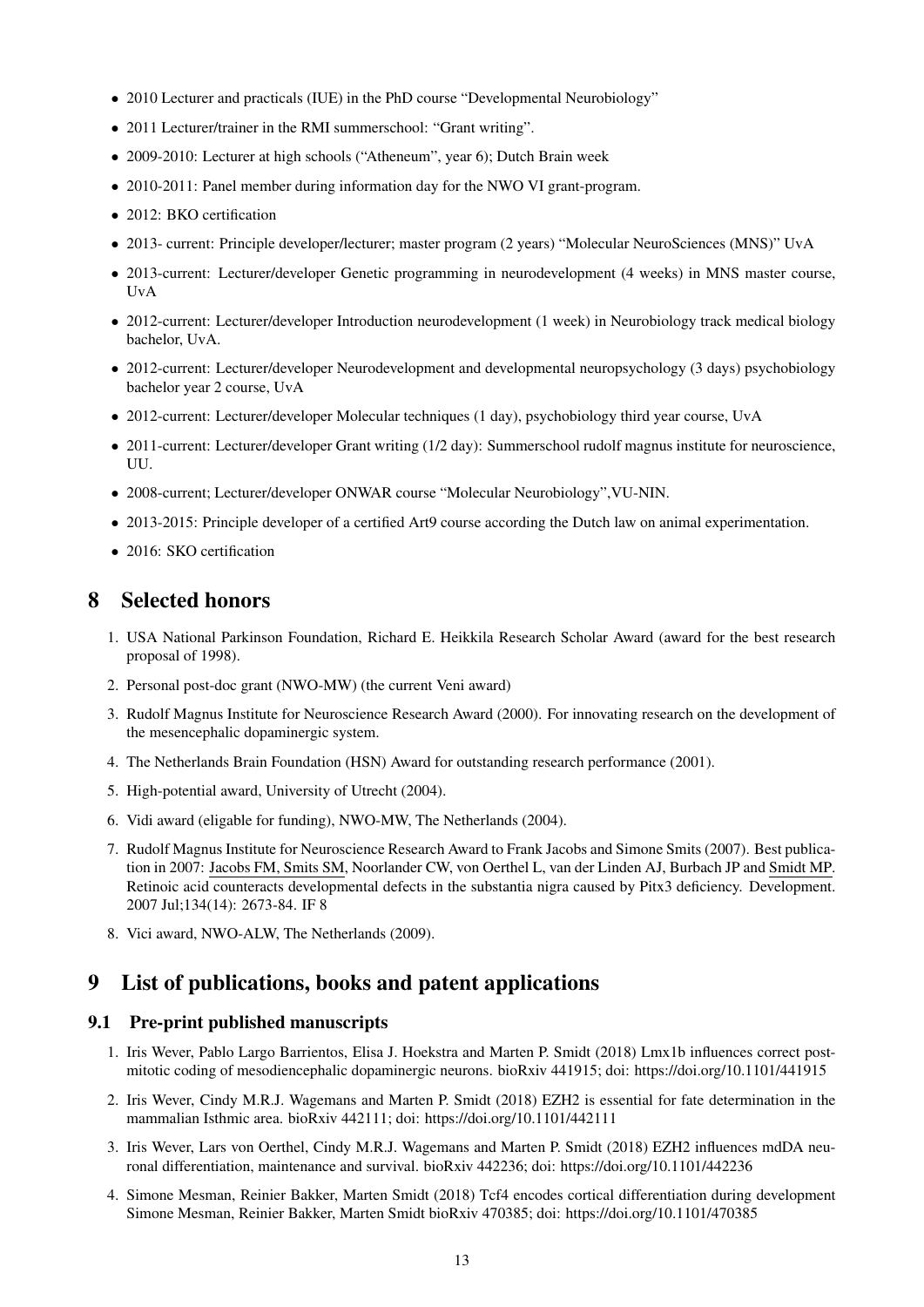# <span id="page-13-0"></span>9.2 Peer refereed international journals (impact factors (IF) are listed)

- Almost all papers are in the top 25 % of journals (based on mean impact factor, 5 year).
- 1. Tcf4 Is Involved in Subset Specification of Mesodiencephalic Dopaminergic Neurons (2021) Simone Mesman , Iris Wever and Marten P. Smidt. Biomedicines 9(3), 317; https://doi.org/10.3390/biomedicines9030317
- 2. Mice hypomorphic for Pitx3 define a minimal dopamine neuron population sufficient for entraining behavior and metabolism to scheduled feeding despite free-running light-entrained circadian rhythms. (2021) Lori L. Scarpa, Brad Wanken, Marten Smidt, Ralph E. Mistlberger, and Andrew D. Steele. Cell Reports in press./bioRxiv
- 3. Cue and reward evoked dopamine activity is necessary for maintaining learned Pavlovian associations. (2021) Ruud van Zessen, Jacques Flores, Timon Eekel, Siem van den Reijen, Bart Lodder, Azar Omrani, Marten Smidt, Geoffrey van der Plasse, Geert Ramakers, Garret Stuber, and Roger Adan. J Neurosci. Apr 19;JN-RM-2744-20. doi: 10.1523/JNEUROSCI.2744-20.2021.
- 4. ZNF91 deletion in human embryonic stem cells leads to ectopic activation of SVA retrotransposons and upregulation of KRAB zinc finger gene clusters. (2021) Haring NL, van Bree EJ, Jordaan WS, Roels JRE, Sotomayor GC, Hey TM, White FTG, Galland MD, Smidt MP, Jacobs FMJ. Genome Res. 2021 Mar 15. doi: 10.1101/gr.265348.120. Online ahead of print. PMID: 33722937
- 5. Advancing urban mental health research: from complexity to action (2021) J.M. van der Wal, C.D. van Borkulo, M. Deserno, J. J. F. Breedvelt, M. Lees, C. Lokman, Prof. D. Borsboom, Prof. D. Denys, R. van Holst, Prof. M. Smidt, Prof. K. Stronks, Prof. P.J. Lucassen, Prof. J.C.M. van Weert, Prof. P.M.A. Sloot, Prof. C.L.H. Bockting, & Prof. R.W. Wiers. Lancet Psychiatry in press
- 6. Tcf4 encodes cortical differentiation during development. (2020) Simone Mesman, Reinier Bakker, Marten Smidt. MCN Volume 106, July 2020, 103502, https://doi.org/10.1016/j.mcn.2020.103502
- 7. Acquisition of the Midbrain Dopaminergic Neuronal Identity. (2020) Mesman S, Smidt MP. Int J Mol Sci. 2020 Jun 30;21(13):4638. doi: 10.3390/ijms21134638. PMID: 32629812
- 8. MCL1 as a Therapeutic Target in Parkinson's Disease? (2019) Edward J.Robinson, SebastianAguiar, Marten P.Smidt and Lars P.van der Heide. Trends Mol. Med. 25(12):1056-1065. https://doi.org/10.1016/j.molmed.2019.08.009
- 9. Characterization of transgenic mouse models targeting neuromodulatory systems reveals organizational principles of the dorsal raphe. (2019) Daniel Cardozo Pinto, Hongbin Yang, Iskra Pollak Dorocic, Johannes de Jong, Vivian Han, James Peck, Yichen Zhu, Christine Liu, Kevin Beier, Marten P. Smidt, and Stephan Lammel. Nat. Comm. 10:4633; https://doi.org/10.1038/s41467-019-12392.
- 10. Lmx1b Influences Correct Post-mitotic Coding of Mesodiencephalic Dopaminergic Neurons. (2019) Iris Wever, Pablo Largo-Barrientos, Elisa J. Hoekstra and Marten P. Smidt, Front. Mol. Neurosci., 14 March 2019 | https://doi.org/10.3389/fnn
- 11. EZH2 is essential for fate determination in the mammalian Isthmic area. (2019) Iris Wever, Cindy m. Wagemans and Marten P. Smidt. Front. Mol. Neurosci. | doi: 10.3389/fnmol.2019.00076
- 12. Entanglement of Genetics and Epigenetics in Parkinson's Disease (2019) H. J. van Heesbeen and Marten P. Smidt, Front. Neurosci. | doi: 10.3389/fnins.2019.00277.
- 13. EZH2 Influences mdDA Neuronal Differentiation, Maintenance and Survival.(2019) Wever I, von Oerthel L, Wagemans CMRJ, Smidt MP. Front Mol Neurosci. 2019 Jan 17;11:491. doi: 10.3389/fnmol.2018.00491. eCollection 2018.
- 14. Survival of midbrain dopamine neurons depends on the Bcl2 factor Mcl1. (2018) Robinson EJ, Aguiar SP, Kouwenhoven WM, Starmans DS, von Oerthel L, Smidt MP, van der Heide LP. Cell Death Discov. 4:107. doi: 10.1038/s41420- 018-0125-7.
- 15. Roberto De Gregorio, Salvatore Pulcrano, Claudia De Sanctis, Floriana Volpicelli, Ezia Guatteo, Lars Von Oerthel, Roberta Esposito1, Rosa Maria Piscitelli, Carla Perrone Capano, Valerio Costa1, Dario Greco, Marten Smidt, Umberto di Porzio, Massimiliano Caiazzo, Nicola Biagio Mercuri, Meng Li and Gian Carlo Bellenchi (2018) miR-34b/c enhances mesencephalic dopaminergic neuron differentiation by negatively modulating Wnt signaling Stem Cell Reports 1-, 1-14; IP 7.5
- 16. Mesman S, Krüse SJ, Smidt MP. (2018) Expression analyzes of early factors in midbrain differentiation programs. Gene Expr Patterns. 27:8-15. doi: 10.1016/j.gep.2017.09.001. Epub 2017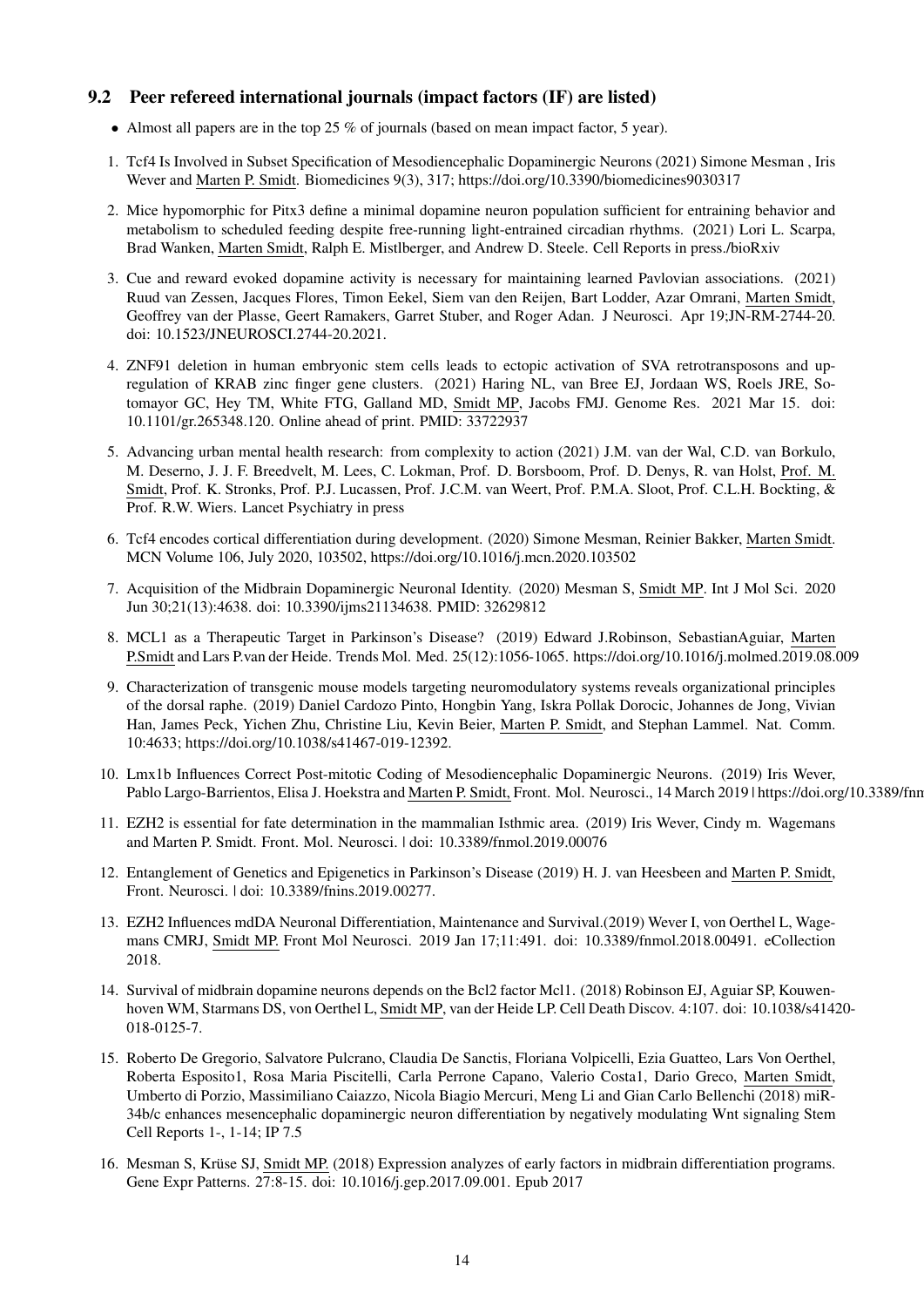- 17. Simone Mesman and Marten P. Smidt (2017) Tcf12 Is Involved in Early Cell-Fate Determination and Subset Specification of Midbrain Dopamine Neurons. Front. Mol. Neurosci. 10:353. doi: 10.3389/fnmol.2017.00353 IP 6
- 18. Smidt MP. (2017) Molecular Programming of Mesodiencephalic Dopaminergic Neuronal Subsets. Front Neuroanat. 2017 Jul 19;11:59. doi: 10.3389/fnana.2017.00059.
- 19. Kouwenhoven WM, von Oerthel L, Smidt MP (2017) Pitx3 and En1 determine the size and molecular programming of the dopaminergic neuronal pool. PLoS One. 12(8):e0182421. doi: 10.1371/journal.pone.0182421
- 20. Miguel A.P. Oliveira, Rudi Balling, Marten P. Smidt, Ronan M.T. Fleming (2017) Embryonic development of selectively vulnerable neurons in Parkinson's disease. Nature Partner Journal (NPJ): Parkinson's Disease, Jun 26;3:21. doi: 10.1038/s41531-017-0022-4.
- 21. Mesman S, van Hooft JA and Smidt MP (2017) Mest/Peg1 is essential for the development and maintenance of a SNc neuronal subset. Front. Mol. Neurosci. | doi: 10.3389/fnmol.2016.00166 IP 5
- 22. Paap RH, Oosterbroek S, Wagemans CM, von Oerthel L, Schellevis RD, Vastenhouw-van der Linden AJ, Groot Koerkamp MJ, Hoekman MF, Smidt MP. (2016) FoxO6 affects Plxna4-mediated neuronal migration during mouse cortical development. Proc Natl Acad Sci U S A vol. 113 no. 45, E7087–E7096 IP 10
- 23. Willemieke M. Kouwenhoven and Marten P. Smidt. (2016) Commentary: engrailed 1 shapes the dopaminergic and serotonergic landscape through proper Iso maintenance and function J. Neurology & Neuromedicin 1(5), 1-3.
- 24. Kouwenhoven WM, Veenvliet JV, van Hooft JA, van der Heide LP, Smidt MP Engrailed 1 shapes the dopaminergic and serotonergic landscape through proper isthmic organizer maintenance and function. (2016) Biol Open 5(3):279- 88. doi: 10.1242/bio.015032. IP 4
- 25. van der Heide LP, Wijchers PJ, von Oerthel L, Burbach JP, Hoekman MF, Smidt MP. (2015) FoxK2 is required for cellular proliferation and survival. J Cell Physiol. 230(5):1013-23. doi: 10.1002/jcp.24828. IP 5
- 26. Veenvliet JV, Smidt MP. (2014) Molecular mechanisms of dopaminergic subset specification: fundamental aspects and clinical perspectives. Cell Mol Life Sci. 71(24):4703-27 2014 Jul 27. [Epub ahead of print] IP 6.
- 27. Inês Chaves, Gijsbertus T.J. van der Horst, Raymond Schellevis, Romana M. Nijman, Marian Groot Koerkamp, Frank C.P. Holstege, Marten P. Smidt and Marco F.M. Hoekman (2014) FoxO3 in control of the hepatic circadian oscillator via direct regulation of Clock. Current Biology 2;24(11):1248-55. doi: 10.1016/j.cub.2014.04.018. IP 11
- 28. Simone Mesman, Lars von Oerthel and Marten P. Smidt (2014) Mesodiencephalic dopaminergic neuronal differentiation does not involve GLI2A-mediated SHH-signaling and is under the direct influence of canonical WNT signaling. PLosOne May 27;9(5):e97926. doi: 10.1371/journal.pone.0097926. eCollection 2014. IP 4
- 29. Marlies Oostland, M. Renate Buijink, Guus M. Teunisse, Lars von Oerthel, Marten P. Smidt, Johannes A. van Hooft.(2014) Distinct Temporal Expression of 5-HT1A and 5-HT2A Receptors on Cerebellar Granule Cells in Mice. Cerebellum 13(4):491-500. doi: 10.1007/s12311-014-0565-4. IP 3.
- 30. Reinhard Roessler, Sebastien A Smallwood, Jesse V Veenvliet, Petros Pechlivanoglou, Suping Peng1, Koushik Chakrabarty, Marian JA Groot-Koerkamp, R. Jeroen Pasterkamp, Evelyn Wesseling, Gavin Kelsel, Erik Boddeke Marten P Smidt and Sjef Copray. (2014) Detailed analysis of the genetic and epigenetic signature of iPS cell-derived mesodiencephalic dopaminergic neurons. Stem Cell Reports 2(4):520-33. doi: 10.1016/j.stemcr.2014.03.001 (Cell press) IP 7.5
- 31. Smidt MP, van Hooft JA. Subset specification of central serotonergic neurons. (2013) Front Cell Neurosci. 7:200. Review. IP 5
- 32. Smits SM, von Oerthel L, Hoekstra EJ, Burbach JPH, Smidt MP (2013) Molecular Marker Differences Relate to Developmental Position and Subsets of Mesodiencephalic Dopaminergic Neurons. PLoS ONE 8(10): e76037. doi:10.1371/journal.pone.0076037 IP 4.5
- 33. Hoekstra EJ, von Oerthel L, van der Heide LP, Kouwenhoven WM, Veenvliet JV, Wever I, Jin YR, Yoon JK, van der Linden AJ, Holstege FC, Groot Koerkamp MJ, Smidt MP. (2013) Lmx1a Encodes a Rostral Set of Mesodiencephalic Dopaminergic Neurons Marked by the Wnt/B-Catenin Signaling Activator R-spondin 2. PLoS One. 2013 Sep 16;8(9):e74049. doi: 10.1371/journal.pone.0074049. IP 4.5
- 34. Jesse V Veenvliet\*, Maria TM Alves dos Santos\*, Willemieke M Kouwenhoven, Lars von Oerthel, Jamie L Lim, Annemarie JA van der Linden, Marian JA Groot Koerkamp, Frank CP Holstege and Marten P Smidt (2013) En1 and Pitx3 interplay in dopaminergic subset-specification. Development 140, 3373-3384 (2013) doi:10.1242/dev.094565. \*shared first authorship IP7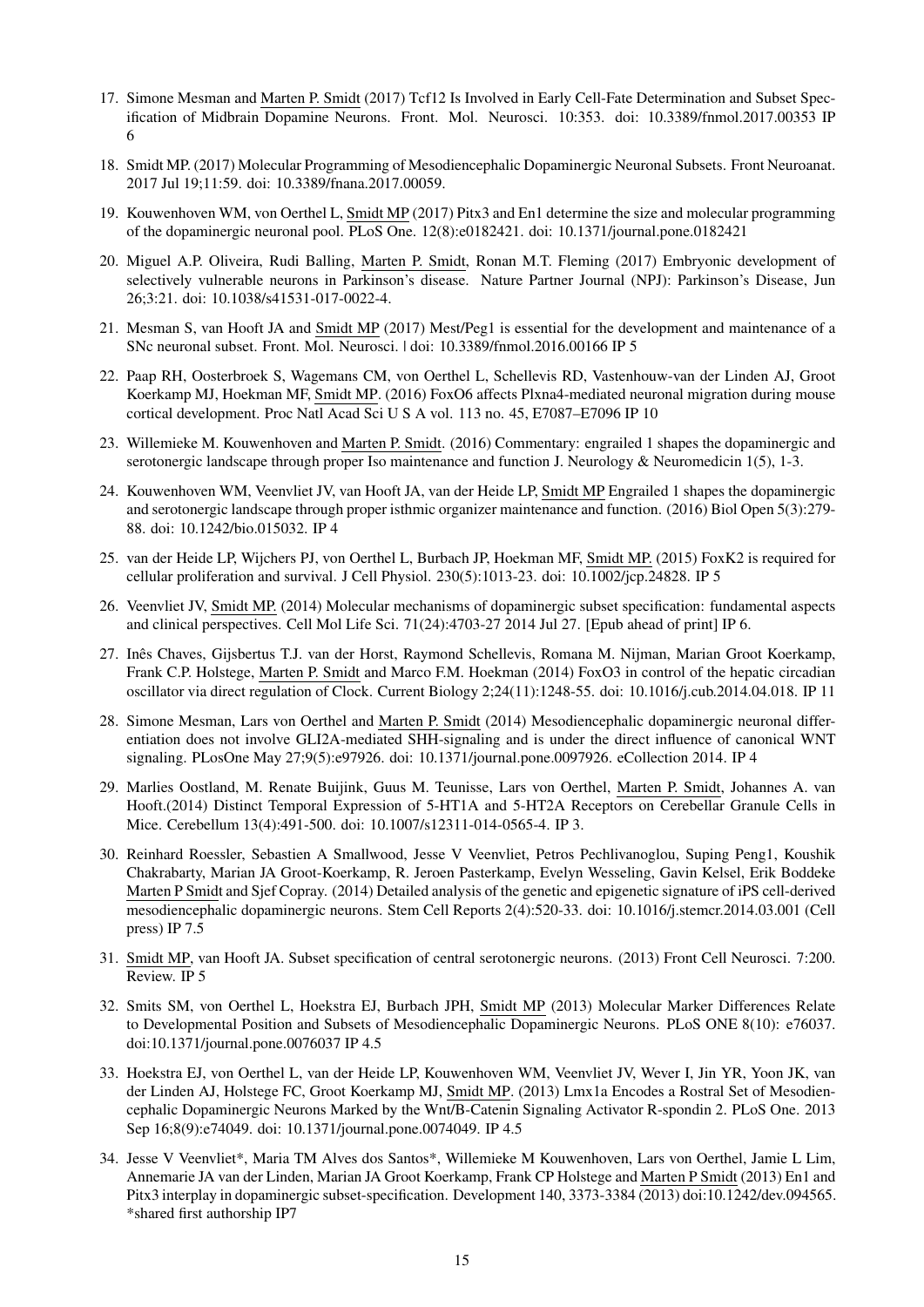- 35. Mareen Engel, Marten P Smidt\*, Johannes A Van Hooft\* (2013) The serotonin 5-HT3 receptor: a novel neurodevelopmental target. Frontiers in Neuroscience in press. Shared last author, IP 5
- 36. Lars P. van der Heide and Marten P. Smidt (2013) The BCL2-code to dopaminergic development and Parkinson's disease. Trends Mol Med. 19(4):211-6. IP 11.
- 37. van Heesbeen HJ, Mesman S, Veenvliet JV, Smidt MP. (2013) Epigenetic mechanisms in the development and maintenance of dopaminergic neurons. Development. 2013 Mar;140(6):1159-69. doi: 10.1242/dev.089359. IP 7.
- 38. Nott A, Nitarska J, Veenvliet JV, Schacke S, Derijck AA, Sirko P, Muchardt C, Pasterkamp RJ, Smidt MP, Riccio A. (2013) S-nitrosylation of HDAC2 regulates the expression of the chromatin-remodeling factor Brm during radial neuron migration. Proc Natl Acad Sci U S A. 110(8):3113-8. IP 10.
- 39. Hoekstra EJ, Mesman S, de Munnik WA, Smidt MP. (2013) Lmx1b Is Part of a Transcriptional Complex with PSPC1 and PSF. PLoS One. 2013;8(1):e53122. doi: 10.1371/journal.pone.0053122. Epub 2013 Jan 4. IP 5
- 40. Hoekstra EJ, von Oerthel L, van der Linden AJ, Smidt MP. (2012) Phox2b influences the development of a caudal dopaminergic subset. PLoS One. 2012;7(12):e52118. doi: 10.1371/journal.pone.0052118. Epub 2012 Dec 14. IP 5
- 41. Elisa J Hoekstra, Lars von Oerthel, Annemarie J A van der Linden, Raymond D Schellevis, Gerard Scheppink, Frank C.P. Holstege, Marian J Groot-Koerkamp, Lars P van der Heide2, Marten P Smidt (2012) Lmx1a is an activator of Rgs4 and Gbr10 and is responsible for the correct specification of rostral and medial mdDA neurons. Eur J Neurosci. 2012 Oct 29. doi: 10.1111/ejn.12022. IP 3.6
- 42. Frank Meye, Ruud van Zessen, Marten Smidt, Roger Adan, and Geert Ramakers (2012) Morphine withdrawal enhances constitutive mu-opioid receptor activity in the ventral tegmental area. J Neurosci. 32(46):16120-8. doi: 10.1523/JNEUROSCI.1572-12.2012. IP 8
- 43. Smidt MP, von Oerthel L, Hoekstra EJ, Schellevis RD, Hoekman MFM (2012) Spatial and Temporal Lineage Analysis of a Pitx3-Driven Cre-Recombinase Knock-In Mouse Model. PLoS ONE 7(8): e42641. doi:10.1371/journal.pone.0042641
- 44. Koushik Chakrabarty, Lars von oerthel, Anita Hellemons, M. frederic Clotman, Marian J.A. Groot Koerkamp, Frank C.P. Holstege, R. Jeroen Pasterkamp, and Marten P. Smidt (2012) Genome wide expression profiling of the mesodiencephalic region identifies novel factors involved in early and late dopaminergic development. Biology Open 1:693-704.
- 45. Laura A. Smit-Rigtera, Cornelle W. Noorlander, Lars von Oerthelb, Pascal Chameau, Marten P. Smidt\*, Johannes A. van Hooft\* (2012) Prenatal fluoxetine exposure induces life-long serotonin 5-HT3 receptor-dependent cortical abnormalities and anxiety-like behaviour Neuropharmacology Volume 62, Issue 2: 865–870 \* Shared last author IP 4
- 46. Frank M.J. Jacobs\*, Jesse V. Veenvliet\*, Wadia H. Almirza, Elisa Hoekstra, Lars von Oerthel, Annemarie J.A. van der Linden, Roel Neijts, Marian Groot Koerkamp, Dik van Leenen, Frank C.P. Holstege, J. Peter H. Burbach and Marten P. Smidt, Retinoic acid-dependent and -independent gene-regulatory pathways of Pitx3 in mesodiencephalic dopaminergic neurons, Development 2011, 138(23):5213-22. \* shared first author. IP 8
- 47. Alves dos Santos MTM and Smidt MP. En1 and Wnt signaling in midbrain dopaminergic neuronal development. Neural Development 2011, 6:23 doi:10.1186/1749-8104-6-23 IP 3.4
- 48. Arango C., Gustincich S., Marin O., Parnavelas J. and Smidt M.\*, Chapter I: Brain development, plasticity and ageing in health and disease (Section Editor: Monica Di Luca) (Page 770) in; Di Luca M, Baker M, Corradetti R, Kettenmann H, Mendlewicz J, Olesen J, Ragan I, Westphal M. Consensus Document on European Brain Research, Eur. J. Neurosci. 2011 Mar;33(5):768-818 \* Theme leader.
- 49. Rosemann M, Ivashkevich A, Favor J, Dalke C, Hölter SM, Becker L, Rácz I, Bolle I, Klempt M, Rathkolb B, Kalaydjiev S, Adler T, Aguilar A, Hans W, Horsch M, Rozman J, Calzada-Wack J, Kunder S, Naton B, Gailus-Durner V, Fuchs H, Schulz H, Beckers J, Busch DH, Burbach JP, Smidt MP, Quintanilla-Martinez L, Esposito I, Klopstock T, Klingenspor M, Ollert M, Wolf E, Wurst W, Zimmer A, Hrabé de Angelis M, Atkinson M, Heinzmann U, Graw J. Microphthalmia, parkinsonism, and enhanced nociception in Pitx3 (416insG) mice. Mamm Genome. 2010 Feb;21(1-2):13-27.
- 50. Smidt MP. Specific vulnerability of substantia nigra compacta neurons. J Neural Transm Suppl. 2009;(73):39-47. (review upon invitation) IF 2.4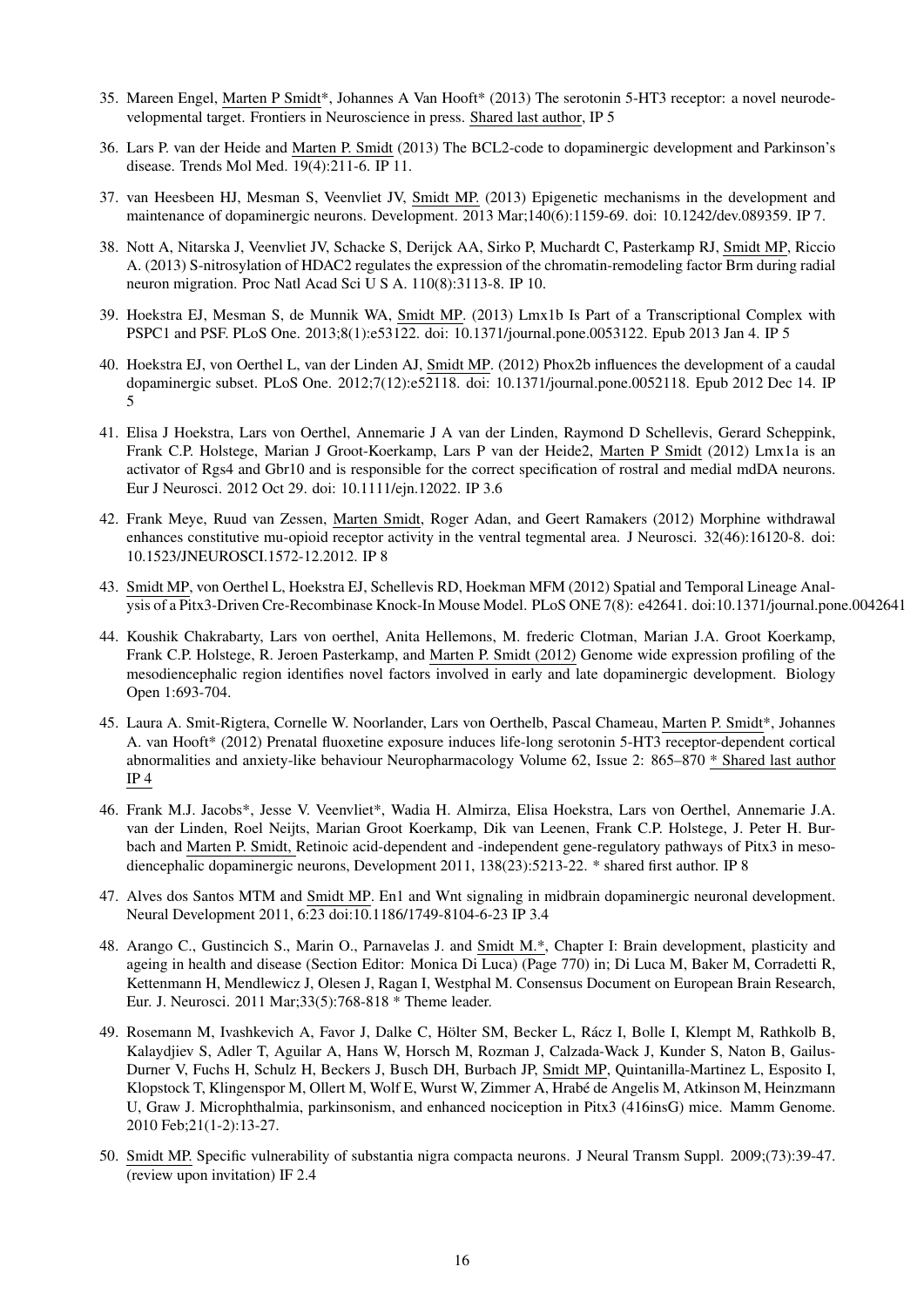- 51. Kolk SM, Gunput RA, Tran TS, van den Heuvel DM, Prasad AA, Hellemons AJ, Adolfs Y, Ginty DD, Kolodkin AL, Burbach JP, Smidt MP, Pasterkamp RJ. Semaphorin 3F is a bifunctional guidance cue for dopaminergic axons and controls their fasciculation, channeling, rostral growth, and intracortical targeting. J Neurosci. 2009 Oct 7;29(40):12542-57. IP 8
- 52. Smidt MP\* and Burbach JPH. Terminal differentiation of mesodiencephalic dopaminergic neurons: the role of Nurr1 and Pitx3. Adv. Exp. Med. Biol. 2009;651:47-57.\*corresponding author. (IP 0.67)
- 53. Development and engineering of dopamine neurons. Preface. Pasterkamp RJ, Smidt MP, Burbach JP. Adv Exp Med Biol. 2009, 651.
- 54. Smidt MP\* and Burbach JPH A passport to neurotransmitter identity. Genome Biology 2009, 10:229. \*corresponding author. IP 9. (review upon invitiation)
- 55. Jacobs FMJ, van der Linden AJA, Wang Y, von Oerthel L, Sul HS, Burbach JPH and Smidt MP. Identification of Dlk1, Ptpru and Klhl1 as novel Nurr1 target genes in meso-diencephalic dopamine neurons. Development 2009 Jul;136(14):2363-73 (selected to feature on the In this Issue page of Issue 136.14). IF 8
- <span id="page-16-2"></span>56. Jacobs FMJ, van Erp S,van der Linden AJA, von Oerthel L, Burbach JPH and Smidt MP. Pitx3 potentiates Nurr1 in dopamine neuron terminal differentiation through release of SMRT-mediated repression. Development 2009 Feb;136(4):531-40 (selected to feature on the In this Issue page of Issue 136.04) IF 8.
- 57. Noorlander, CW, Ververs, FFT, Nikkels, PGJ, van Echteld, CJA, Visser, GHA, Smidt, MP. Modulation of serotonin transporter function during fetal development causes dilated heart cardiomyopathy and lifelong behavioral abnormalities. PLoSONE June 23, 2008.
- 58. Smits SM, Noorlander CW, Kas MJ, Ramakers GM, Smidt MP. Alterations in serotonin signalling are involved in the hyperactivity of Pitx3-deficient mice. Eur J Neurosci. 2008 Jan;27(2):388-95. PMID: 18215235 IP 4.2
- <span id="page-16-0"></span>59. Vastenhouw B, van der Have F, van der Linden AJ, von Oerthel L, Booij J, Burbach JP, Smidt MP, Beekman FJ. Movies of dopamine transporter occupancy with ultra-high resolution focusing pinhole SPECT. Mol Psychiatry. 2007 Nov;12(11):984-7. Epub 2007 Jul 10. PMID: 17957236 IF 12
- 60. Kas MJ, van der Linden AJ, Oppelaar H, von Oerthel L, Ramakers GM, Smidt MP. Phenotypic segregation of aphakia and Pitx3-null mutants reveals that Pitx3 deficiency increases consolidation of specific movement components. Behav Brain Res. 2008 Jan 25;186(2):208-14. Epub 2007 Aug 31. PMID: 17919745 IF 2.4
- <span id="page-16-1"></span>61. Jacobs FM, Smits SM, Noorlander CW, von Oerthel L, van der Linden AJ, Burbach JP, Smidt MP. Retinoic acid counteracts developmental defects in the substantia nigra caused by Pitx3 deficiency. Development. 2007 Jul;134(14):2673-84. PMID: 17592014 IF 8
- 62. Kramer ER, Aron L, Ramakers GM, Seitz S, Zhuang X, Beyer K, Smidt MP, Klein R. Absence of Ret signaling in mice causes progressive and late degeneration of the nigrostriatal system. PLoS Biol. 2007 Mar;5(3):e39. PMID: 17298183 IF 15
- 63. Smidt MP\*, Burbach JP. How to make a mesodiencephalic dopaminergic neuron. Nat Rev Neurosci. 2007 Jan;8(1):21-32. Review. PMID: 17180160 \* corresponding author IF 27
- 64. Burbach JP, Smidt MP. Molecular programming of stem cells into mesodiencephalic dopaminergic neurons. Trends Neurosci. 2006 Nov;29(11):601-3. Epub 2006 Oct 9. Review. PMID: 17030431 IF 14
- 65. Smits SM, Smidt MP. The role of Pitx3 in survival of midbrain dopaminergic neurons. J Neural Transm Suppl. 2006;(70):57-60. Review. IF 2.4
- 66. Sgadò P, Albéri L, Gherbassi D, Galasso SL, Ramakers GM, Alavian KN, Smidt MP, Dyck RH, Simon HH. Slow progressive degeneration of nigral dopaminergic neurons in postnatal Engrailed mutant mice. Proc Natl Acad Sci U S A. 2006 Oct 10;103(41):15242-7. Epub 2006 Oct 2. PMID: 17015829 IF 10
- 67. van der Heide LP, Ramakers GM, Smidt MP. Insulin signaling in the central nervous system: learning to survive. Prog Neurobiol. 2006 Jul;79(4):205-21. Epub 2006 Aug 17. Review. PMID: 16916571 IF 12
- 68. de Rover M, Lodder JC, Smidt MP, Brussaard AB. Pitx3 deficiency in mice affects cholinergic modulation of GABAergic synapses in the nucleus accumbens. J Neurophysiol. 2006 Oct;96(4):2034-41. Epub 2006 Jul 12. PMID: 16837663 IF 3.9
- 69. Jacobs FM, Smits SM, Hornman KJ, Burbach JP, Smidt MP. Strategies to unravel molecular codes essential for the development of meso-diencephalic dopaminergic neurons. J Physiol. 2006 Sep 1;575(Pt 2):397-402. Epub 2006 Jun 29. Review. PMID: 16809365 IF 4.4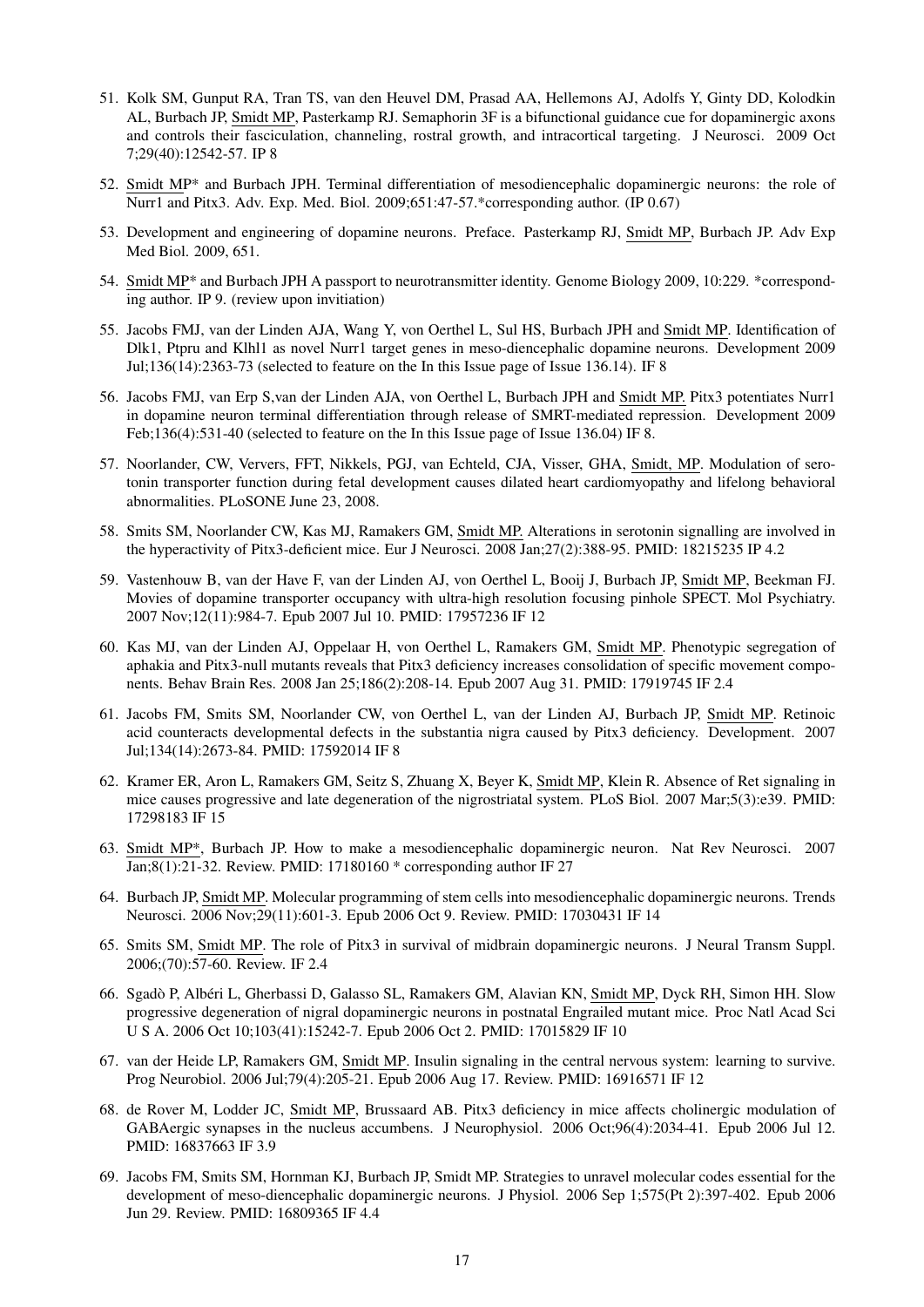- 70. Wijchers PJ, Burbach JP, Smidt MP. In control of biology: of mice, men and Foxes. Biochem J. 2006 Jul 15;397(2):233-46. Review. PMID: 16792526 IF 29
- 71. Asbreuk CH, van Doorninck JH, Mansouri A, Smidt MP, Burbach JP. Neurohypophysial dysmorphogenesis in mice lacking the homeobox gene Uncx4.1. J Mol Endocrinol. 2006 Feb;36(1):65-71. PMID: 16461927 IF 5.8
- <span id="page-17-2"></span>72. Smits SM, Burbach JP, Smidt MP. Developmental origin and fate of meso-diencephalic dopamine neurons. Prog Neurobiol. 2006 Jan;78(1):1-16. Epub 2006 Jan 18. Review. PMID: 16414173 IF 12
- 73. Wijchers PJ, Hoekman MF, Burbach JP, Smidt MP. Identification of forkhead transcription factors in cortical and dopaminergic areas of the adult murine brain. Brain Res. 2006 Jan 12;1068(1):23-33. Epub 2005 Dec 27. PMID: 16376864 IF 1.7
- 74. Hoekman MF, Jacobs FM, Smidt MP, Burbach JP. Spatial and temporal expression of FoxO transcription factors in the developing and adult murine brain. Gene Expr Patterns. 2006 Jan;6(2):134-40. Epub 2005 Dec 2. PMID: 16326148 IF2.3
- 75. Wijchers PJ, Hoekman MF, Burbach JP, Smidt MP. Cloning and analysis of the murine Foxi2 transcription factor. Biochim Biophys Acta. 2005 Nov 10;1731(2):133-8. Epub 2005 Oct 5. PMID: 16289364 IF 2.1
- 76. Smits SM, van der Nobelen S, Hornman KJ, von Oerthel L, Burbach JP, Smidt MP. Signalling through phospholipase C beta 4 is not essential for midbrain dopaminergic neuron survival. Neuroscience. 2005;136(1):171-9. Epub 2005 Sep 28. PMID: 16198487 IF 3.5
- 77. Smits SM, Mathon DS, Burbach JP, Ramakers GM, Smidt MP. Molecular and cellular alterations in the Pitx3 deficient midbrain dopaminergic system. Mol Cell Neurosci. 2005 Nov;30(3):352-63. Epub 2005 Sep 6. PMID: 16140547 IF 3.8
- 78. Kleefstra T, Smidt MP, Banning MJ, Oudakker AR, Van Esch H, de Brouwer AP, Nillesen W, Sistermans EA, Hamel BC, de Bruijn D, Fryns JP, Yntema HG, Brunner HG, de Vries BB, van Bokhoven H. Disruption of the gene Euchromatin Histone Methyl Transferase1 (Eu-HMTase1) is associated with the 9q34 subtelomeric deletion syndrome. J Med Genet. 2005 Apr;42(4):299-306. PMID: 15805155 IF 6.3
- 79. Burbach JP, Smidt MP Response to Simeone: Coexpression of Pitx3 with tyrosine hydroxylase in midbrain dopaminergic neurons, Trends Neurosci. 2005 28(2), 65-66. IF 14.5
- <span id="page-17-3"></span>80. Beekman FJ, van der Have F, Vastenhouw B, van der Linden AJ, van Rijk PP, Burbach JP, Smidt MP. U-SPECT-I: a novel system for submillimeter-resolution tomography with radiolabeled molecules in mice. J Nucl Med. 2005 Jul;46(7):1194-200. PMID: 16000289 IF 4.9 Best science paper in J. Nucl. Med 2005 award
- <span id="page-17-0"></span>81. van der Heide LP, Jacobs FM, Burbach JP, Hoekman MF, Smidt MP. FoxO6 transcriptional activity is regulated by Thr26 and Ser184, independent of nucleo-cytoplasmic shuttling. Biochem J. 2005 Nov 1;391(Pt 3):623-9. PMID: 15987244 IF 4.3
- 82. van der Heide LP, Smidt MP. Regulation of FoxO activity by CBP/p300-mediated acetylation. Trends Biochem Sci. 2005 Feb;30(2):81-6. PMID: 15691653 IF 14.3
- 83. Mathon DS, Lesscher HM, Gerrits MA, Kamal A, Pintar JE, Schuller AG, Spruijt BM, Burbach JP, Smidt MP, van Ree JM, Ramakers GM. Increased gabaergic input to ventral tegmental area dopaminergic neurons associated with decreased cocaine reinforcement in mu-opioid receptor knockout mice. Neuroscience. 2005;130(2):359-67. PMID: 15664692 IF 3.5
- 84. Thuret S, Alavian KN, Gassmann M, Lloyd CK, Smits SM, Smidt MP, Klein R, Dyck RH, Simon HH. The neuregulin receptor, ErbB4, is not required for normal development and adult maintenance of the substantia nigra pars compacta. J Neurochem. 2004 Dec;91(6):1302-11. PMID: 15584907 IF 5
- 85. Smidt MP\*, Smits SM, Burbach JP. Homeobox gene Pitx3 and its role in the development of dopamine neurons of the substantia nigra. Cell Tissue Res. 2004 Oct;318(1):35-43. Epub 2004 Aug 6. Review. PMID: 15300495 \*corresponding author IF 2.6
- 86. Smits SM, Terwisscha van Scheltinga AF, van der Linden AJ, Burbach JP, Smidt MP. Species differences in brain pre-pro-neurotensin/neuromedin N mRNA distribution: the expression pattern in mice resembles more closely that of primates than rats. Brain Res Mol Brain Res. 2004 Jun 18;125(1-2):22-8. PMID: 15193419 IF 2.4
- <span id="page-17-1"></span>87. Van Der Heide LP, Hoekman MF, Smidt MP. The ins and outs of FoxO shuttling: mechanisms of FoxO translocation and transcriptional regulation. Biochem J. 2004 Jun 1;380(Pt 2):297-309. Review. PMID: 15005655 IF 29.4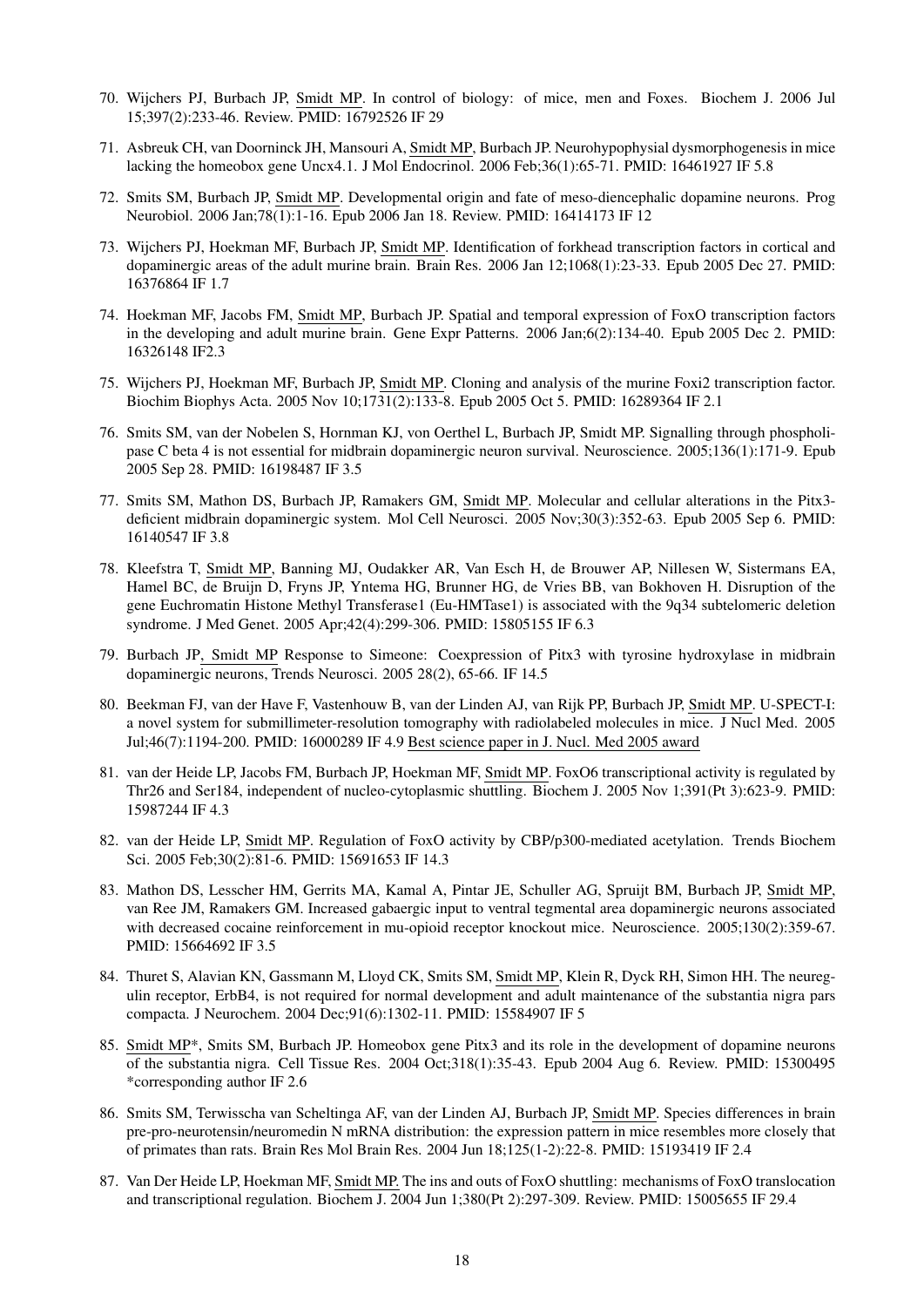- <span id="page-18-3"></span>88. Smidt MP, Smits SM, Bouwmeester H, Hamers FP, van der Linden AJ, Hellemons AJ, Graw J, Burbach JP. Early developmental failure of substantia nigra dopamine neurons in mice lacking the homeodomain gene Pitx3. Development. 2004 Mar;131(5):1145-55. PMID: 14973278 IF 8
- 89. Mathon DS, Kamal A, Smidt MP, Ramakers GM. Modulation of cellular activity and synaptic transmission in the ventral tegmental area. Eur J Pharmacol. 2003 Nov 7;480(1-3):97-115. Review. PMID: 14623354 IF 2.3
- 90. Smidt MP, Smits SM, Burbach JP. Molecular mechanisms underlying midbrain dopamine neuron development and function. Eur J Pharmacol. 2003 Nov 7;480(1-3):75-88. Review. PMID: 14623352 IF 2.3
- 91. Smits SM, Ponnio T, Conneely OM, Burbach JP, Smidt MP. Involvement of Nurr1 in specifying the neurotransmitter identity of ventral midbrain dopaminergic neurons. Eur J Neurosci. 2003 Oct;18(7):1731-8. PMID: 14622207 IF 4.2
- 92. Kromkamp M, Uylings HB, Smidt MP, Hellemons AJ, Burbach JP, Kahn RS. Decreased thalamic expression of the homeobox gene DLX1 in psychosis. Arch Gen Psychiatry. 2003 Sep;60(9):869-74. PMID: 12963668 IF 12
- 93. Vogelaar CF, Smits SM, Brakkee JH, Gispen WH, Smidt MP, Schrama LH, Hoekman MFM, Burbach JP Homeobox gene repertoire in adult rat dorsal root ganglia. Neurosci. Res. Commun. 2003;32, 49-59. IF 0.3
- <span id="page-18-4"></span>94. Jacobs FM, van der Heide LP, Wijchers PJ, Burbach JP, Hoekman MF, Smidt MP. FoxO6, a novel member of the FoxO class of transcription factors with distinct shuttling dynamics. J Biol Chem. 2003 Sep 19;278(38):35959-67. Epub 2003 Jul 11. PMID: 12857750 IF 8
- 95. Burbach JP, Smits S, Smidt MP. Transcription factors in the development of midbrain dopamine neurons. Ann N Y Acad Sci. 2003 Jun;991:61-8. Review. PMID: 12846974 IF 1.5
- 96. Asbreuk CH, Vogelaar CF, Hellemons A, Smidt MP, Burbach JP. CNS expression pattern of Lmx1b and coexpression with ptx genes suggest functional cooperativity in the development of forebrain motor control systems. Mol Cell Neurosci. 2002 Nov;21(3):410-20. PMID: 12498783 IF 4.5
- 97. Asbreuk CH, van Schaick HS, Cox JJ, Smidt MP, Burbach JP. Survey for paired-like homeodomain gene expression in the hypothalamus: restricted expression patterns of Rx, Alx4 and goosecoid. Neuroscience. 2002;114(4):883-9. PMID: 12379244 IF 3.5
- 98. Asbreuk CH, van Schaick HS, Cox JJ, Kromkamp M, Smidt MP, Burbach JP. The homeobox genes Lhx7 and Gbx1 are expressed in the basal forebrain cholinergic system. Neuroscience. 2002;109(2):287-98. PMID: 11801365 IF 3.5
- 99. Smidt MP, Cox JJ, van Schaick HS, Coolen M, Schepers J, van der Kleij AM, Burbach JP. Analysis of three Ptx2 splice variants on transcriptional activity and differential expression pattern in the brain. J Neurochem. 2000 Nov;75(5):1818-25. PMID: 11032870 IF 5
- 100. Cazorla P, Smidt MP, O'Malley KL, Burbach JP. A response element for the homeodomain transcription factor Ptx3 in the tyrosine hydroxylase gene promoter. J Neurochem. 2000 May;74(5):1829-37. PMID: 10800925 IF 5
- <span id="page-18-2"></span>101. Smidt MP, Asbreuk CH, Cox JJ, Chen H, Johnson RL, Burbach JP. A second independent pathway for development of mesencephalic dopaminergic neurons requires Lmx1b. Nat Neurosci. 2000 Apr;3(4):337-41. PMID: 10725922 IF 15
- 102. Burbach JP, van Schaick H, Lopes da Silva S, Asbreuk CH, Smidt MP. Hypothalamic transcription factors and the regulation of the hypothalamo-neurohypophysial system. Adv Exp Med Biol. 1998;449:29-37. Review. PMID: 10026783
- 103. Smidt MP, Snippe L, van Keulen G, Ab G. The bZip transcription factor vitellogenin-binding protein is post transcriptional down regulated in chicken liver. Eur J Biochem. 1998 Aug 15;256(1):106-11. PMID: 9746352 IF 3
- <span id="page-18-1"></span>104. Saucedo-Cardenas O, Quintana-Hau JD, Le WD, Smidt MP, Cox JJ, De Mayo F, Burbach JP, Conneely OM. Nurr1 is essential for the induction of the dopaminergic phenotype and the survival of ventral mesencephalic late dopaminergic precursor neurons. Proc Natl Acad Sci U S A. 1998 Mar 31;95(7):4013-8. PMID: 9520484 IF 9
- <span id="page-18-0"></span>105. Smidt MP, van Schaick HS, Lanctôt C, Tremblay JJ, Cox JJ, van der Kleij AA, Wolterink G, Drouin J, Burbach JP. A homeodomain gene Ptx3 has highly restricted brain expression in mesencephalic dopaminergic neurons. Proc Natl Acad Sci U S A. 1997 Nov 25;94(24):13305-10. PMID: 9371841 IF 9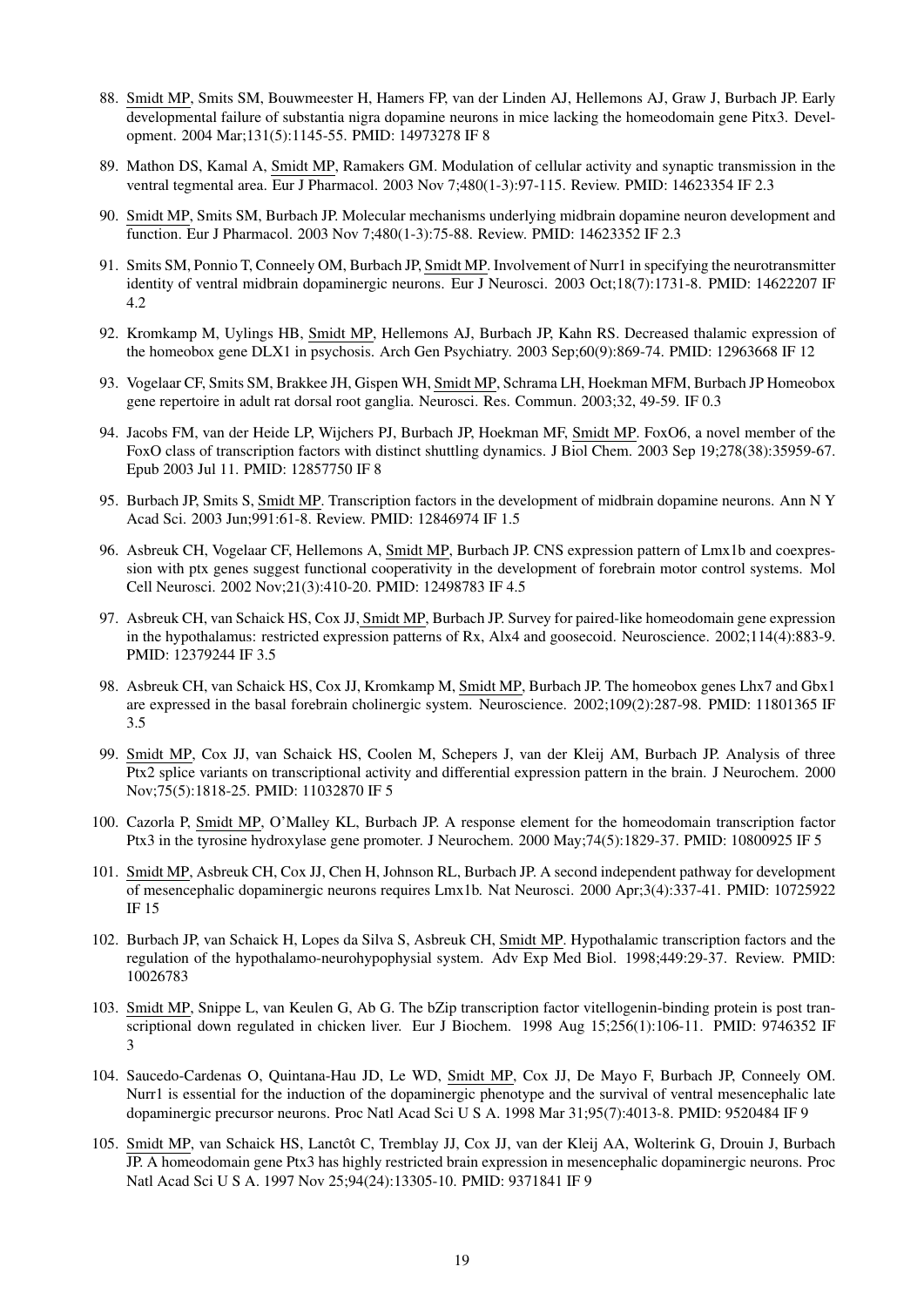- 106. van Schaick HS\*, Smidt MP\*, Rovescalli AC, Luijten M, van der Kleij AA, Asoh S, Kozak CA, Nirenberg M, Burbach JP. Homeobox gene Prx3 expression in rodent brain and extraneural tissues. Proc Natl Acad Sci U S A. 1997 Nov 25;94(24):12993-8. PMID: 9371788 \*shared first author IF 9
- 107. Smidt MP, Russchen B, Snippe L, Wijnholds J, Ab G. Cloning and characterisation of a nuclear, site specific ssDNA binding protein. Nucleic Acids Res. 1995 Jul 11;23(13):2389-95. PMID: 7630716 IF 7
- 108. Smidt MP, Wijnholds J, Snippe L, van Keulen G, Ab G. Binding of a bZip protein to the estrogen-inducible apoVLDL II promoter. Biochim Biophys Acta. 1994 Sep 13;1219(1):115-20. PMID: 8086448 IF 4
- 109. van der Ploeg J, Smidt MP, Landa AS, Janssen DB. Identification of Chloroacetaldehyde Dehydrogenase Involved in 1,2-Dichloroethane Degradation. Appl Environ Microbiol. 1994 May;60(5):1599-1605. PMID: 16349259 IF 4
- 110. Beintema JJ, Stam WT, Hazes B, Smidt MP. Evolution of arthropod hemocyanins and insect storage proteins (hexamerins). Mol Biol Evol. 1994 May;11(3):493-503. PMID: 8015442 IF 5.3
- 111. Van Rijssel M, Smidt MP, Van Kouwen G, Hansen TA. Involvement of an Intracellular Oligogalacturonate Hydrolase in Metabolism of Pectin by Clostridium thermosaccharolyticum. Appl Environ Microbiol. 1993 Mar;59(3):837- 842. PMID: 16348892 IF 4

### <span id="page-19-0"></span>9.3 Patent applications:

- Smidt MP, Burbach JPH European Patent application, Genes with restricted expression/Genes with restricted expression in mesencephalic dopaminergic neurons, Filed 1997.
- P113870EP00 and PCT application: WO 2018/160067 A1. Inventor J.P. van de Heide, Full licensed to Macrobian Biotech BV
- European patent application No. 18192799.7 and PCT, Universiteit van Amsterdam; Inventors: dr. J.P. van de Heide and prof. dr. M.P. Smidt., Full licensed to Macrobian Biotech BV

### <span id="page-19-1"></span>9.4 Companies

- Macrobian Biotech BV, www.macrobianbiotech.com:

Macrobian-Biotech was founded in May 2017 by Dr. Lars van der Heide and Prof. dr. Marten Smidt. Its primary goal is to perform pre-clinical research that leads to noval treatments for disorders that affect the midbrain dopamine system. The company is currently housed at the Amsterdam Science Park, the heart of academic excellence in the Netherlands.

## <span id="page-19-2"></span>9.5 Books (chapters)

- 1. Smidt MP, Burbach, JP (2000) Transcription factors in the development of the mesencephalic dopamine system. In: Molecular genetics of mental disorders Ed: M. Briley&F. Sulser. 269-287.
- 2. Burbach JP, van Schaick HSA, Lopes da Silva S, Asbreuk CHJ, Smidt MP (1998) Hypothalamic transcription factors and the regulation of the hypothalamo-neurohypophysial system. In: Vasopressin and Oxytocin. Molecular, Cellular and Clinical Advances (Eds. H.H. Zingg, C.W. Bourque and D.G. Bichet), Advances in Experimental Medicine and Biology 449, Plenum Press, New York, pp. 29-37.
- 3. Development and Engineering of Dopamine Neurons, Series: Advances in Experimental Medicine and Biology , Vol. 651 Pasterkamp, Jeroen R.; Smidt, Marten P.; Burbach, J. Peter H. (Eds.),2009, 143 p. 26 illus., 5 in color., Hardcover,ISBN: 978-1-4419-0321-1
- 4. Smidt, MP\*, Burbach JP (2009) Terminal differentiation of mesodiencephalic dopaminergic neurons: the role of Nurr1 and Pitx3. In "Dopamine development and engineering" (Eds. J. Pasterkamp, M.P. Smidt, J.P.H. Burbach) http://www.eurekah.com/chapter/3937 \*corresponding author
- 5. Smidt MP, Specific vulnerability of substantia nigra compacta neurons. In: BIRTH, LIFE AND DEATH OF DOPAMINERGICNEURONS IN THE SUBSTANTIA NIGRA Eds: Di Giovanni G, Di Matteo V, Esposito E. Journal Neuraltransmission Supplementum, 2009. in press Springer- Verlag, Wien-New York.
- 6. Smidt, MP, Development of brain monoaminergic systems. In: Neurobiology of Depression Eds: F. Lopez and C. Alamo. Frontiers of Neuroscience, CRC press, 2011.

## <span id="page-19-3"></span>9.6 Other scientific contributions

1. Smidt MP. Depression and Dopamine. Front. Neurosci. 2009; 3(2): 279. (research highlight).